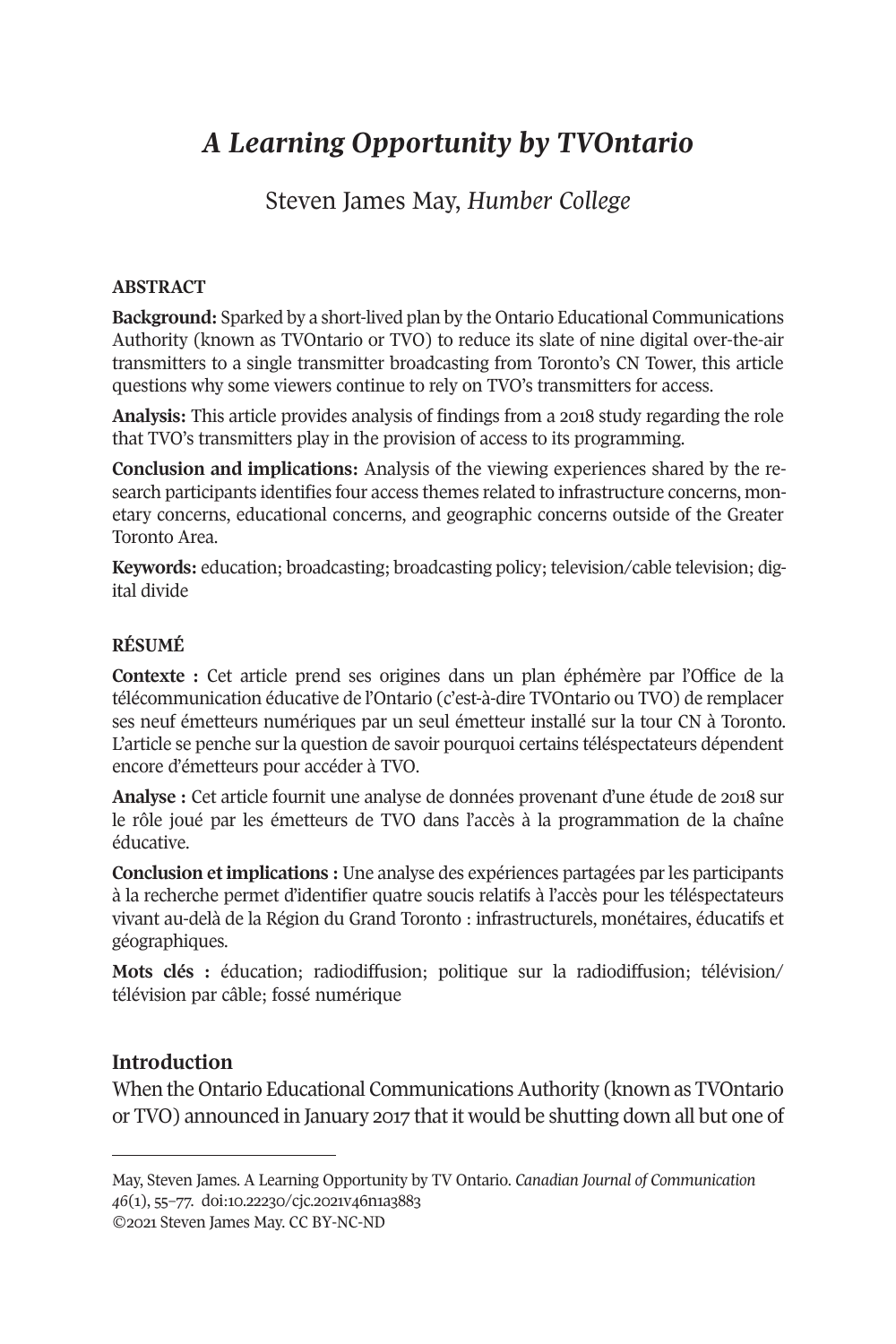its over-the-air (OTA) digital television transmitters within six months, then CEO, Lisa de Wilde, justified the change by noting, "(t)his announcement reflects the reality of today's media environment" and that the shutdown of TVO's transmitters outside Toronto would yield the educational broadcaster \$1 million in annual savings, allowing TVO to "cover inflationary pressures" (TVO News, 2017a, para. 2). Erika Kramer, then vice president of operations for TVO, further defended the change, stating TVO was "evolving from a public educational broadcaster to a provider of many educational services on many platforms" (Globerman, 2017, para. 13) and that it could "have a greater impact on the lives of Ontarians by investing those savings into content rather than into technical infrastructure" (Neal, 2017). When asked whether TVO might consider reversing its decision in light of access concerns expressed by TVO viewers and Ontario MPPs alike, Kramer responded, "No. We have made the decision. We need to look forward and we need to serve Ontarians the best way we can on platforms that are where we can reach them" (Neal, 2017).

Based on the above-noted rationales shared by TVO management, the "media environment" of 2017 had seemingly liberated the broadcaster from the need to continue operating its OTA transmitters outside the Greater Toronto Area (GTA). While TVO would abandon its Toronto-only transmitter plan after just three weeks—following an announcement by Ontario's then-Liberal government that it would provide TVO with an additional \$1 million in funding for the continued operation of its transmitters (TVO News, 2017b)—this article argues that TVO's short-lived plan provides a revealing glimpse into the broadcaster's ongoing operational philosophy regarding digital access to its programming. In addition, TVO's abandoned plan provoked some of its hard-to-serve, television-viewing public into sharing important concerns that help to inform efforts to enhance access to TVO's educational materials in the digital age. Collectively, to quote TVO's former motto, the educational broadcaster's abandoned single transmitter plan presented an unconventional "Learning Opportunity by TVOntario" (Christmas, 1977, 28:45).

The continued provision of digital access to TVO programming across Ontario is of research interest due to TVO's status as a "Crown agent"; it is headed by a CEO appointed by Ontario's Lieutenant Governor in Council, and it is mandated to offer an educational broadcasting service to Ontarians (Ontario, 1990). In accordance with Section 3(a) of the *Ontario Educational Communicatons Authority Act*, one of the objects of TVO is "to initiate, acquire, produce, distribute, exhibit or otherwise deal in programs and materials in the educational broadcasting and communications fields" (Ontario, 1990, para. 18). No other television broadcaster operating within Ontario has such a mandate. TVO's uniqueness as a broadcaster is further highlighted by the fact that while cable, satellite, and Internet Protocol television (IPTV) providers—collectively referred to as broadcasting distribution undertakings (BDUs)—are required to carry TVO on basic television services of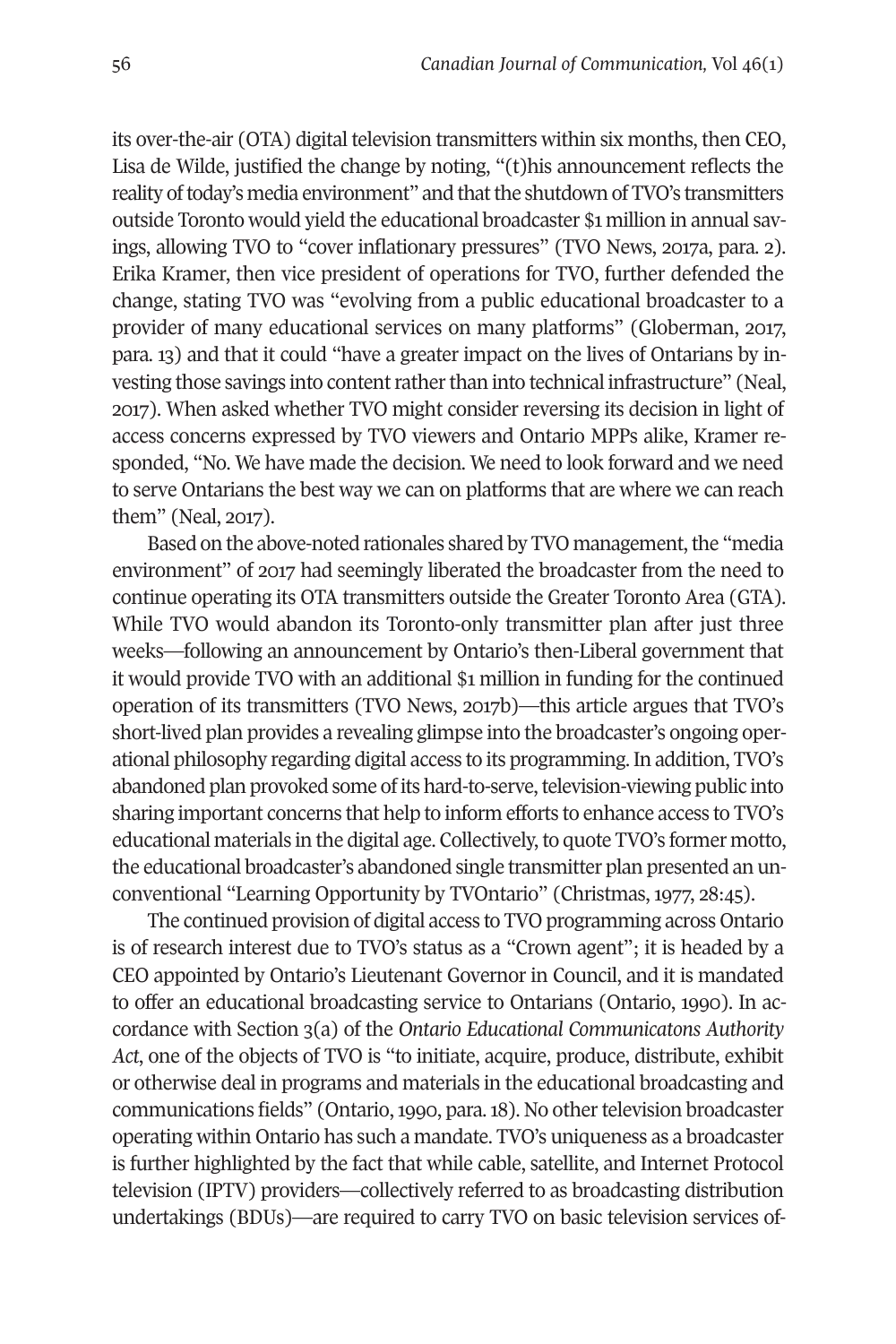fered within Ontario, BDUs are not similarly mandated to carry TVO as part of basic BDU services offered outside the province (Canada, 1997).

This article offers a detailed analysis of a 2018 research project that aimed to understand the apparent disconnect between TVO's vision for the digital delivery of its educational programming to Ontarians and the fact that some of its OTA viewers were concerned about the continued operation of the broadcaster's transmitters outside the GTA. A sample of 25 TVO viewers, drawn from the 86 people who submitted interventions to the Canadian Radio-television and Telecommunication Commission CRTC (2017) regarding TVO's planned transmitter shutdown in 2017, were interviewed via Skype-to-phone in the winter of 2018 by Humber College bachelor of journalism students Kailie Annetts and Madalene Arias.<sup>1</sup> By interviewing TVO viewers about the access concerns they first expressed to the CRTC in 2017, the 2018 research project detailed here sought to acquire additional qualitative insight into digital access to TVO programming by hard-to-serve viewers—beyond what they revealed via the CRTC intervention process—and discover if their access concerns had persisted. The following core research questions guided the interviews:

- 1. What pathways to TVO's educational digital learning products are research participants utilizing?
- 2. Are research participants experiencing barriers to accessing TVO's educational digital learning products?
- 3. How might TVO best transition away from OTA television broadcasting while still maintaining comparable digital access to its educational programming for Ontarians?

### **Literature review**

This article contributes to the body of literature related to the study of Ontario's digital divides and the digital sublime. As this article details, digital divides and the digital sublime continue to affect the equitable provision of universal access to educational television programming in the digital age. A review of the existing literature on digital inclusion and its role in the dissemination of content helps to provide insight into the friction that arose in 2017 between TVO and a minority of hard-to-serve viewers.

A prime example of how TVO's understanding of Ontario's digital divides and the digital sublime have combined to inform its vision for the digital dissemination of its content across Ontario is encapsulated in de Wilde's justification for the shortlived 2017 transmitter shutdown outside Toronto: "TVO's audiences overwhelmingly receive our content through cable, direct-to-home satellite or online platforms" (TVO News, 2017a, para. 2). While de Wilde was correct in 2017 to claim that TVO's audiences overwhelmingly received the broadcaster's content by means other than OTA television, this was nothing new. The majority of Canadian households have been receiving their television via a BDU subscription since before the turn of the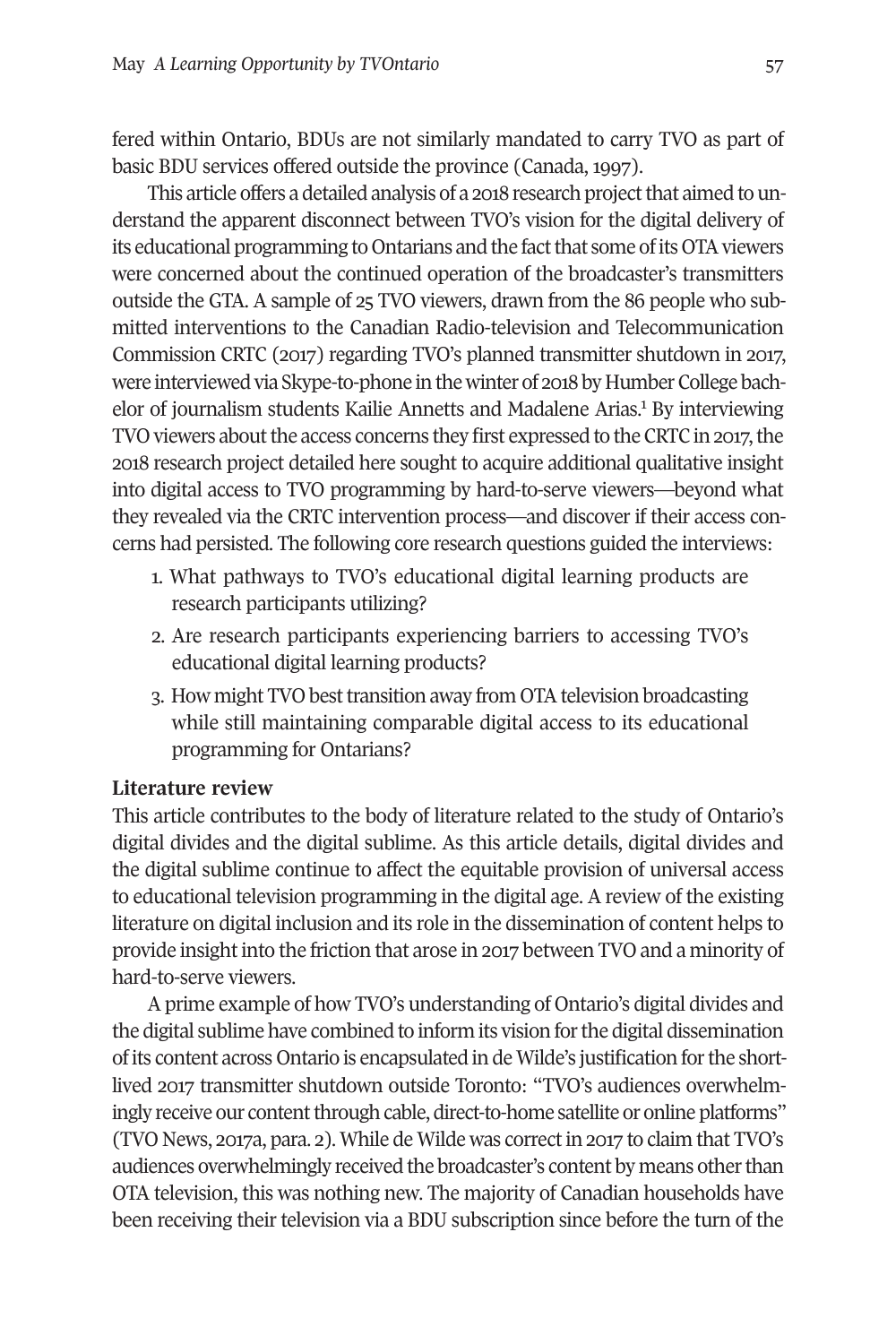21st century. As of 2017, 73.7 percent of Canadian households were receiving their television via a BDU subscription (CRTC, 2019). By 2018, this percentage had fallen to 72.5 percent (CRTC, 2019), down from a high of 90 percent of households in 2009<sup>2</sup> (CRTC, 2012a) but still well within the majority of television viewing. Despite this high percentage of television viewing occurring via BDU subscriptions, TVO had nonetheless continued to operate conventional OTA television transmitters outside of Toronto for decades. What, then, prompted TVO to move forward in 2017 with reducing its number of OTA television transmitters to just one?

Based on TVO's stated justifications for reducing its number of digital OTA transmitters, the continued dominance of BDU subscriptions in Canada, and the fact that TVO's sources of government funding had not changed significantly in 2017, TVO's decision appears to have been based in part on anticipated growth in the number of viewers watching television exclusively online.

The availability of reliable, legal, high-quality access to television programming online has improved in Canada over the last two decades. As of 2018, 85.7 percent of Canadian households had unlimited data transfer broadband internet available at speeds that matched the CRTC's most recent definition of broadband internet (CRTC, 2019): 50 megabits per second (Mbps) download speeds and 10 Mbps upload speeds, which is known as 50/10 Mbps. With regards to online television viewing, while only six percent of Canadians were "watching television exclusively online" (CRTC, 2018, p. 264) as of 2013, this percentage had more than doubled to 14 percent of Canadians by 2018 (CRTC, 2019).

However, only 40.8 percent of rural communities in Canada and 31.3 percent of First Nations reserves were benefiting from unlimited 50/10 Mbps broadband internet availability as of 2018 (CRTC, 2019). In Ontario specifically, 87.2 percent of the population benefited from unlimited 50/10 Mbps broadband availability as of 2018 (CRTC, 2019), but only 29.5 percent of rural residents and 17 percent of First Nations reserves had comparable internet availability (CRTC, 2019). While recent speed testing research by Reza Rajabiun and Fenwick McKelvey (2019) reveals that even some of the municipalities that comprise the GTA suffer from poor broadband internet availability—and speeds trumpeted by Canadian internet providers have been shown to lag behind advertised speeds (Rajabiun & Middleton, 2018; Rajabiun & McKelvey, 2019)—Ontario's rural communities and First Nations reserves remain particularly underserved in terms of broadband internet availability.

While the online live streaming of television continues to rise and BDU subscriptions slowly decline, OTA viewing in Canada has remained relatively steady. Five percent of Anglophones and Francophones in Canada interviewed by the Media Technology Monitor/L'Observateur des technologies médias (2020) in 2013 reported watching OTA television; by 2018, seven percent of Anglophones (Media Technology Monitor, 2020) and eight percent of Francophones (L'Observateur des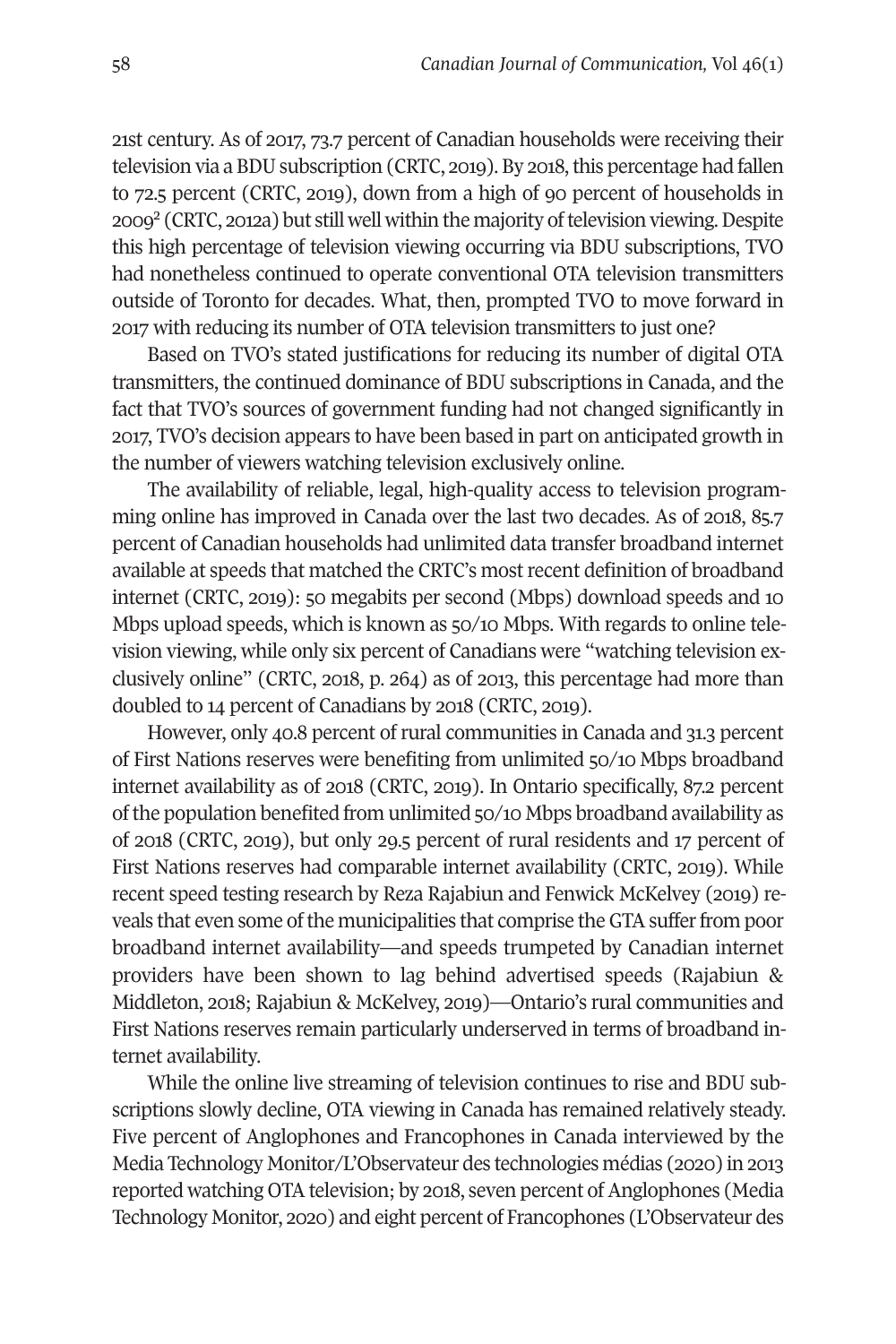technologies médias, 2020) reported viewing OTA television. Importantly for TVO, as of the fall of 2019, 13 percent of Anglophone viewers in Ottawa (one of the eight Ontario communities outside the GTA served by a TVO transmitter) reported watching OTA television (Media Technology Monitor, 2020). Although the portion of Canadians accessing their television this way clearly represents a minority of viewers, it nonetheless continues to provide them with access. While the Canadian government and the Province of Ontario both announced in November 2020 additional support to improve broadband internet availability in Ontario during the COVID-19 pandemic (Innovation, Science and Economic Development Canada [ISED], 2020; Ontario, 2020), TVO's slate of OTA digital television transmitters outside Toronto are supplying no-fee, high-definition, educational television programming to Ontarians residing outside of the GTA. This article argues that notions of both digital divides and the digital sublime offer insight into TVO's ability to provide equitable digital access to educational television programming across the province.

### **Digital divide(s)**

As noted by Leslie Regan Shade (2010), early discussion of the digital divide that arose in the mid-1990s focused primarily on "disparities between those who had access to the Internet and those who did not" (p. 127). While much of the discussion of internet access and of the "information highway" in the 1990s "bordered on technological determinism" (Shade, 2010, p. 127), Shade (2010) describes how digital divide research later broadened to include the study of the "economic and social opportunities for disadvantaged groups (children, low-income families, women) and communities (rural, remote, an inner-city)" (p. 127). Pippa Norris (2001) similarly describes such variability as the "panoply of digital resources to engage, mobilize, and participate in public life" (p. 4). The research study presented here aimed to acquired insight into digital divides *within* societies where "technological opportunities are often unevenly distributed … [and] certain groups and areas are systematically excluded, such as poorer neighborhoods, workingclass households, or peripheral rural communities" (Norris, 2001, p. 10).

As argued by Helen Hambly, Jamie Lee, Geoff Hogan, Tammy McQueen, and Matt Rapke (2018), the digital divide is best approached as a matter of "digital equality" since while "gaps exist between broadband haves and have-nots, it is not the case that one possesses information and/or the ability to communicate, and one does not. Instead, there is significant variability in access to digital assets" (p. 4). Massimo Ragnedda (2017) approaches the digital divide as multilayered: the first level starts with technological access, the second level relates to how such technologies are used (including "digital skills" and "digital capital"), and the third level pertains to the benefits realized from internet access. Andrew Clement and Leslie Regan Shade (2000) and Benedetta Brevini (2013) likewise conceptualize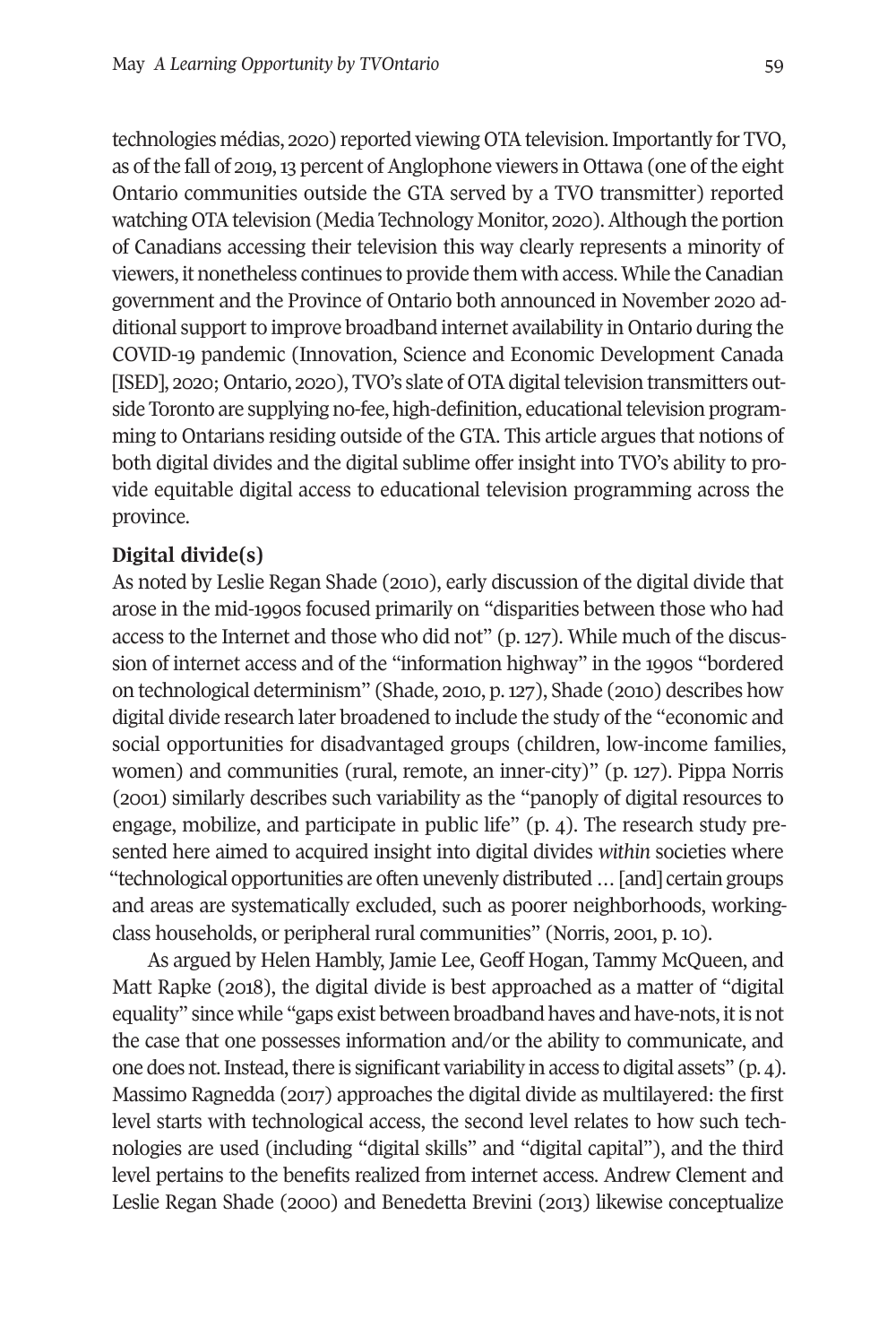the digital divide as comprised of layers of access that collectively serve to contribute (or not) to digital equality. As noted by Darin Barney (2005) and Daniel Paré (2005), the heterogeneous nature of what has been traditionally termed the digital divide is thus more accurately described as a plurality of digital divides. The importance of such an approach to the study of access to TVO programming is highlighted by the fact that while all of the participants interviewed for the research project featured in this article reported having internet access, the interviewees still expressed concerns related to accessing TVO programming online. The manner in which the research participants discussed accessing TVO programming digitally provides insight into the suite of digital resources and assets available to viewers.

TVO's abandoned single transmitter plan of early 2017 highlights a seeming lack of understanding of the types of persistent social and democratic divides discussed by Norris (2001) with regards to the unequal distribution of digital access to TVO programming in Ontario. TVO's stated rationale for abandoning the plan reflected an apparent faith that Ontario had been charting a "*normalization* pattern" of technological diffusion whereby "given saturated demand, prices will fall further to attract new users, allowing laggards to catch up, so that eventually access to digital technologies become pervasive" (Norris, 2001, p. 30, emphasis in original). In contrast, the insight shared by the OTA viewers of TVO featured in this article provide a "cyber-pessimist" appreciation of technological diffusion, reflecting a "*stratification* model" of diffusion whereby "groups already well networked via traditional forms of information and communication technologies will maintain their edge in the digital economy" (Norris, 2001, p. 31, emphasis in original). While TVO's claims about the "media landscape" suggest the broadcaster understood that Ontarians had achieved equitable digital access to its educational programming, the TVO viewers featured here spoke to a more stratified scenario of digital access to TVO programming that reflected a continued lack of full participation.

### **Digital sublime**

Persistent challenges related to how digital divides are understood and addressed intersect with the phenomenon of the digital sublime. As David E. Nye (1994) recommends, "the test for determining what is sublime is to observe whether or not an object strikes people dumb with amazement" (p. 16). Stories of people using electricity and telephones in the nineteenth century, as detailed by Carolyn Marvin (1990a), describe a division between those endowed with electronic agency and those without it (in addition to serving as a kind of barometer of masculinity):

The frustration of the technologically unempowered, expressed as anger, fright, or other loss of personal control … (is) … contrasted with the cool bearing of the professional, whose perfect awareness was accompanied by an equally flawless emotional control that suggested social and moral superiority. Uncontrolled emotion was displayed by men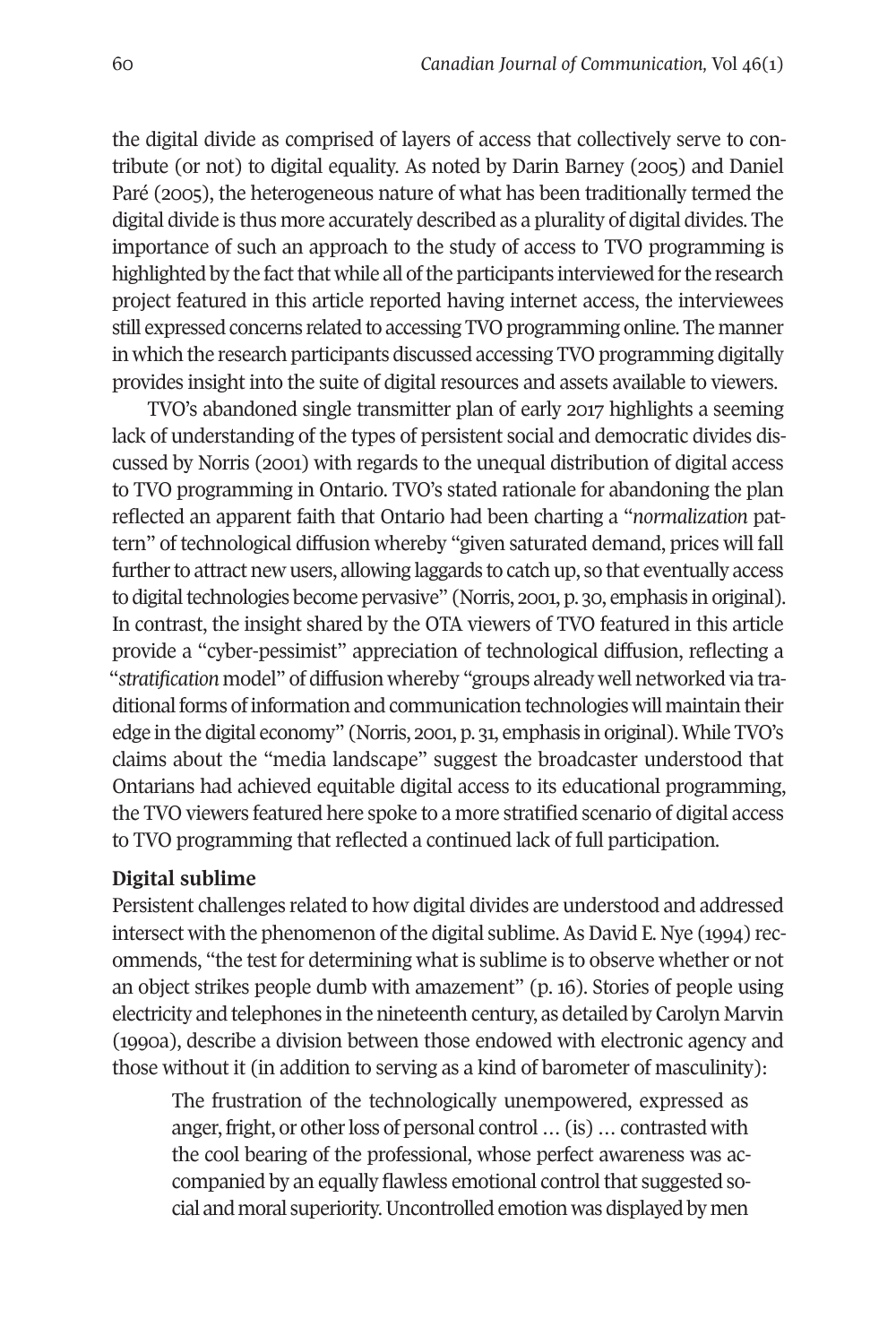who were victims of their own technological ignorance, who had somehow shirked their responsibility to be technologically informed. (p. 22)

TVO's attempted 2017 transmitter shutdown outside the GTA presents a near-miss re-enactment of what Marvin (1990b) describes as "the familiar tale" where "utopias glimpsed through new technologies are lost and community is destroyed by the institutions of organized society" (p. 612). Just as Marvin (1990a) advises how the "early history of electric media is less the evolution of technical efficiencies in communication than a series of arenas for negotiating issues crucial to the conduct of social life; among them, who is inside and outside, who may speak, who may not, and who has authority and may be believed" (p. 4), TVO's abandoned plan raised the stakes for hard-to-serve non-GTA viewers striving to maintain their connection to the educational television broadcaster and their place within the social life of Ontario in the digital age.

Building on the work of Marvin (1990a, 1990b) and Nye (1994), Vincent Mosco (2004) argues that "cyberspace has become the latest icon of the technological and electronic sublime" (p. 24). Kramer's mention of TVO's digital "evolution" (Neal, 2017) articulates the "betwixt and between" (Mosco, 2004, p. 32) of the mythical space Mosco (2004) describes as the "digital sublime." Importantly, Mosco stresses that these myths are indeed "a form of reality" (p. 13) for believers. TVO's abandoned plan provides an example of how myths about communication technology and digitization may serve to create access barriers to educational television.

As of 2004, Mosco argued that "cyberspace" remained "in a strong mythic phase" (p. 20), where the awe surrounding the digitization of communications suggested that "(t)he gap between information haves and have nots, the digital divide, bows to the far more powerful reality of a digital divine, which helps to overcome, almost magically, major divisions and disruptions in the world today" (p. 62). In terms of whether the empty promises of the digital sublime have persisted well into the twenty-first century, Mosco (2017) later details how the hype surrounding smart devices, the Internet of Things, and big data embody "the supreme forms of the sublime" and present "visions of a digitally enabled super intelligence and virtual worlds that open new avenues of transcendence" (p. 125). This gloss of the digital sublime helps to explain in part how TVO's apparent bedazzlement with Ontario's "media environment" of 2017 came so close to jeopardizing digital access to its educational programming outside the GTA.

### **A brief history of the provision of over-the-air access to TVO**

Following attempts at educational television broadcasting in the mid-1950s by CBC/Radio-Canada and provincial school boards, Canada's 1965 *Report of the Committee on Broadcasting* recommended "new life should be breathed into educational TV" (Lazarus, 1978, p. 23). The following year, the Educational Television (ETV) branch of the Ontario Department of Education's Curriculum Division was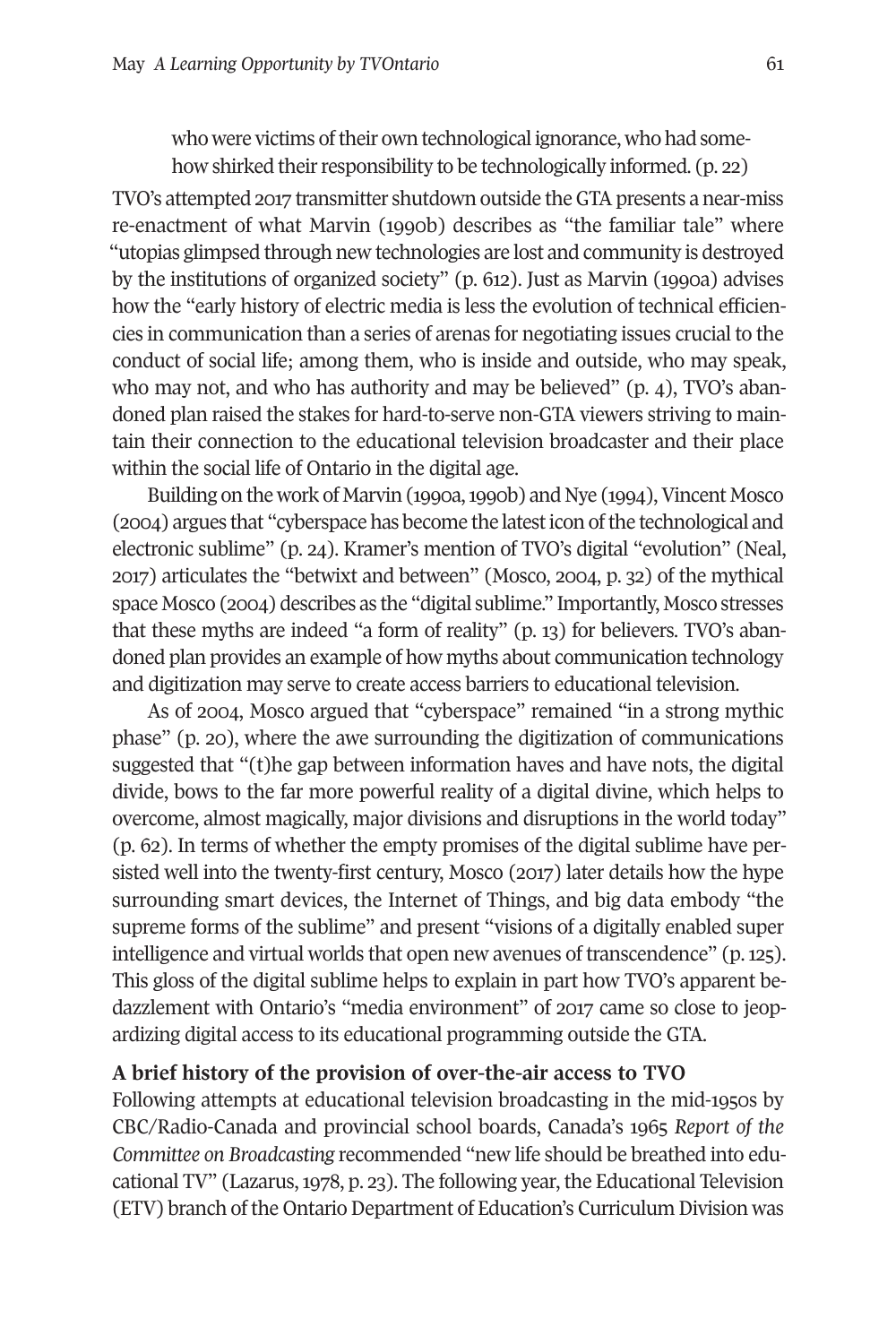created with the expectation that the medium of television would create new educational opportunities for Ontarians (Ide, 1994). However, as T. Ran Ide (1994), TVO's first CEO, recalls, initial responses to the idea of provincial educational television broadcasting were far from enthusiastic:

The public and the educational community were not exactly clamouring for ETV; the press was critical of what was considered a foolhardy scheme; the federal government was uneasy about what seemed to be an incursion into its area of jurisdiction by the province; the people in charge of ETV installations in the municipalities lobbied against us and a solution to the airtime question seemed nowhere in sight. (p. 9)

Nonetheless, Ontario's ETV branch "aired some 400 units during morning hours over CHCH Hamilton and the CBC's Ontario affiliates" between 1966 and 1967 (Ide, 1994, p. 11). Importantly for the province, the *Broadcasting Act* of 1968 "gave full recognition to educational television (ETV) as an essential element of broadcasting, stating that facilities should be provided within the Canadian broadcasting system for educational broadcasting" (Lazarus, 1978, p. 24). Since the *Constitution Act* states education is a provincial matter, Robert Armstrong (2010) details how educational broadcasters such as TVO operate within a unique regulatory pocket where the CRTC "adopts a somewhat more hands-off attitude toward provincial educational broadcasters than it does toward other broadcasters as long as they are broadcasting primarily 'educational' programs" (p. 118).

On January 30, 1970, the newly formed Canadian Radio-television Commission (CRTC) granted TVO a licence to operate "Canada's first all-educational TV station" (Ide, 1994, p. 29) and at 2:00 p.m. on September 27 of that year, TVO commenced OTA broadcasting via an interim transmitter located at CBC/Radio-Canada's facility on Jarvis Street in Toronto (Ide, 1994). According to Ide (1994), TVO's "most immediate objective" following the launch of this first transmitter was the "equality of access to the programming" (pp. 75–76). To this end, TVO had added OTA transmitters in Ottawa, Kitchener, and London by 1975 and in Chatham and Windsor the following year (Ontario Educational Communications Authority [OECA], 1976).

With regards to the provision of access to TVO programming in Northern Ontario, videotaped recordings of programming were initially shipped to school boards as part of TVO's Videotape Program Service (VIPS) in light of the poor availability of cable television (OECA, 1977). In order to enhance access to TVO programming in Northern Ontario, the province announced funding to build TVO transmitters in Sudbury and Thunder Bay with an aim to have them operational by 1978 (OECA, 1977). Additional TVO transmitters were also added in Sault Ste. Marie, Timmins, North Bay, and Owen Sound between 1983 and 1984, followed by transmitters in Huntsville and Penetanguishene (OECA, 1984). In ad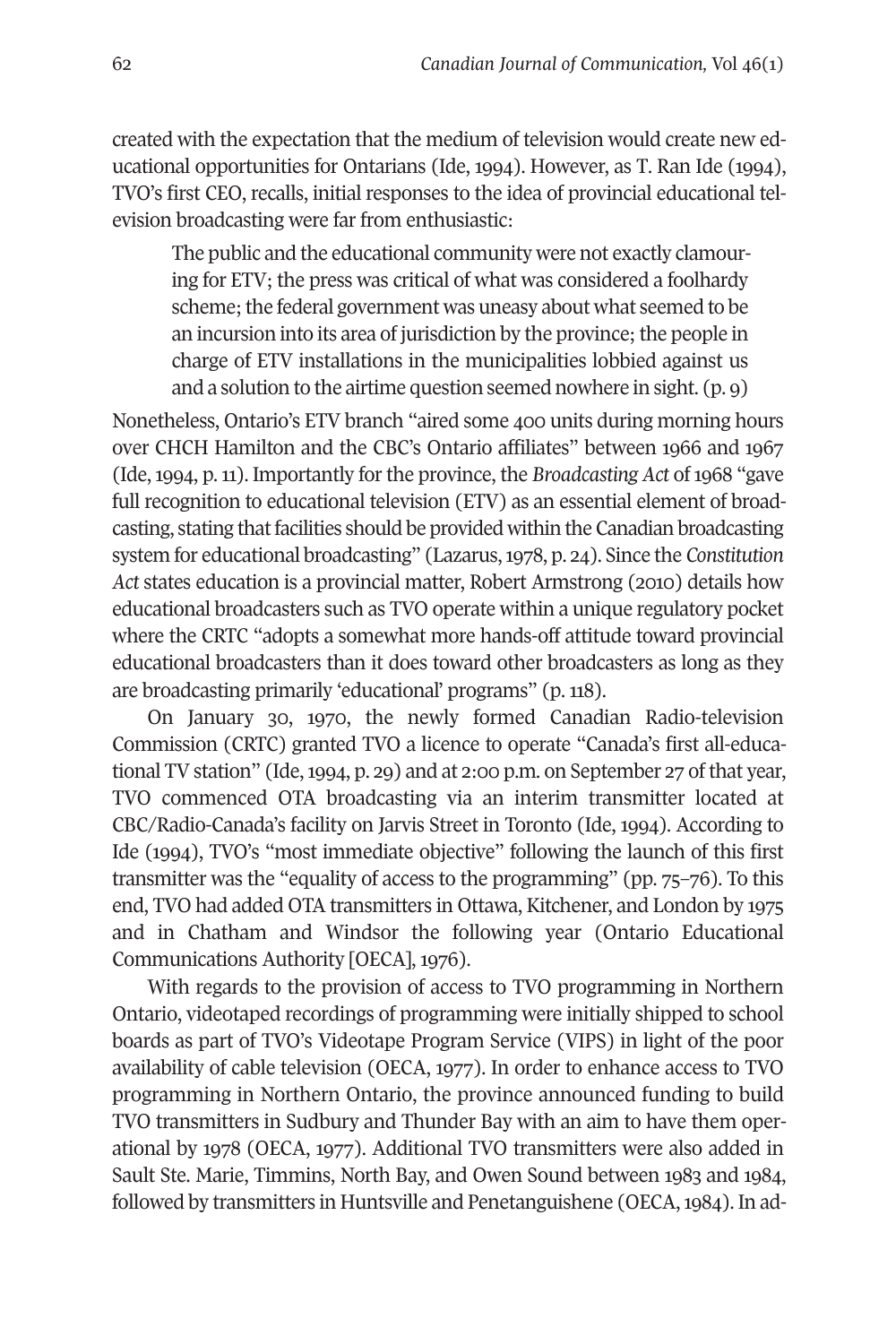dition, TVO had constructed 173 low-power rebroadcast transmitters across Northern Ontario by 1987 to further enhance access to the educational broadcasting (OECA, 1987).

Additional TVO transmitters were launched in Kingston, Belleville, Peterborough, Tobermory, Bancroft, and Cloyne between 1986 and 1988 (OECA, 1989), with Hawkesbury acquiring both a TVO transmitter and the Ontario French language educational broadcaster TFO's first OTA transmitter (previously, TFO had been operating solely as a cable channel) (OECA, 1989). TFO's second transmitter was launched in Sudbury in 1989 (OECA, 1989), with Kenora and Parry Sound gaining TVO transmitters the following year (OECA, 1990) and Pembroke acquiring a TVO and a TFO transmitter by 1992 (OECA, 1993).<sup>3</sup> As of 1993, TVO had reached its high watermark for the OTA provision of its service via a total of 27 analogue full-power transmitters and 257 analogue low-power rebroadcast transmitters across the province (OECA, 1994).

Following the extensive provincially funded build-out of TVO's analogue OTA transmitters, Canada's 700 MHz digital television transition of 2011–2012 presented TVO with its next challenge in terms of providing Ontarians with OTA access to its programming. With the assistance of \$4.5 million in grants from the province, TVO transitioned to digital OTA broadcasting in Windsor, London, Chatham, Kitchener (Paris), Toronto, Belleville, Cloyne, Thunder Bay, and Ottawa (via Camp Fortune in Chelsea, Québec) (OECA, 2012) as required by the CRTC (2010). However, no additional TVO transmitters were transitioned to digital OTA and by July 2012, TVO ceased the operation of its remaining network of 119 analogue OTA television transmitters across the province, five of which were listed as located on "Indian" (CRTC, 2012, para. 13) reserves. This change not only reduced OTA access for Ontarians residing beyond TVO's slate of nine digital OTA transmitters, it also reduced access to TFO, as TVO vacated towers TFO had been using to broadcast to Ontario's official language minority community (OLMC) (Faguy, 2012).

### **Method**

For the research project featured in this article, qualitative, semi-structured, Skypeto-phone research interviews were sought from a non-random purposive total population of 86 people who submitted interventions to the CRTC in 2017 in response to TVO's plan to shut down eight of its nine OTA digital television transmitters (CRTC, 2017). Two research assistants (RAs) invited the 86 interveners to participate in the research study via publicly available contact information shared on the CRTC website. Attempts to contact them were made via email, Skype-tophone, mobile phone, and landline phone. In addition, 24 of the interveners were also mailed printed letters via Canada Post.

Twenty-five of the 86 interveners (29%) agreed to be interviewed for the research project. Interested research participants were sent a Research Ethics Boardapproved consent form and a research interview date was arranged on receipt of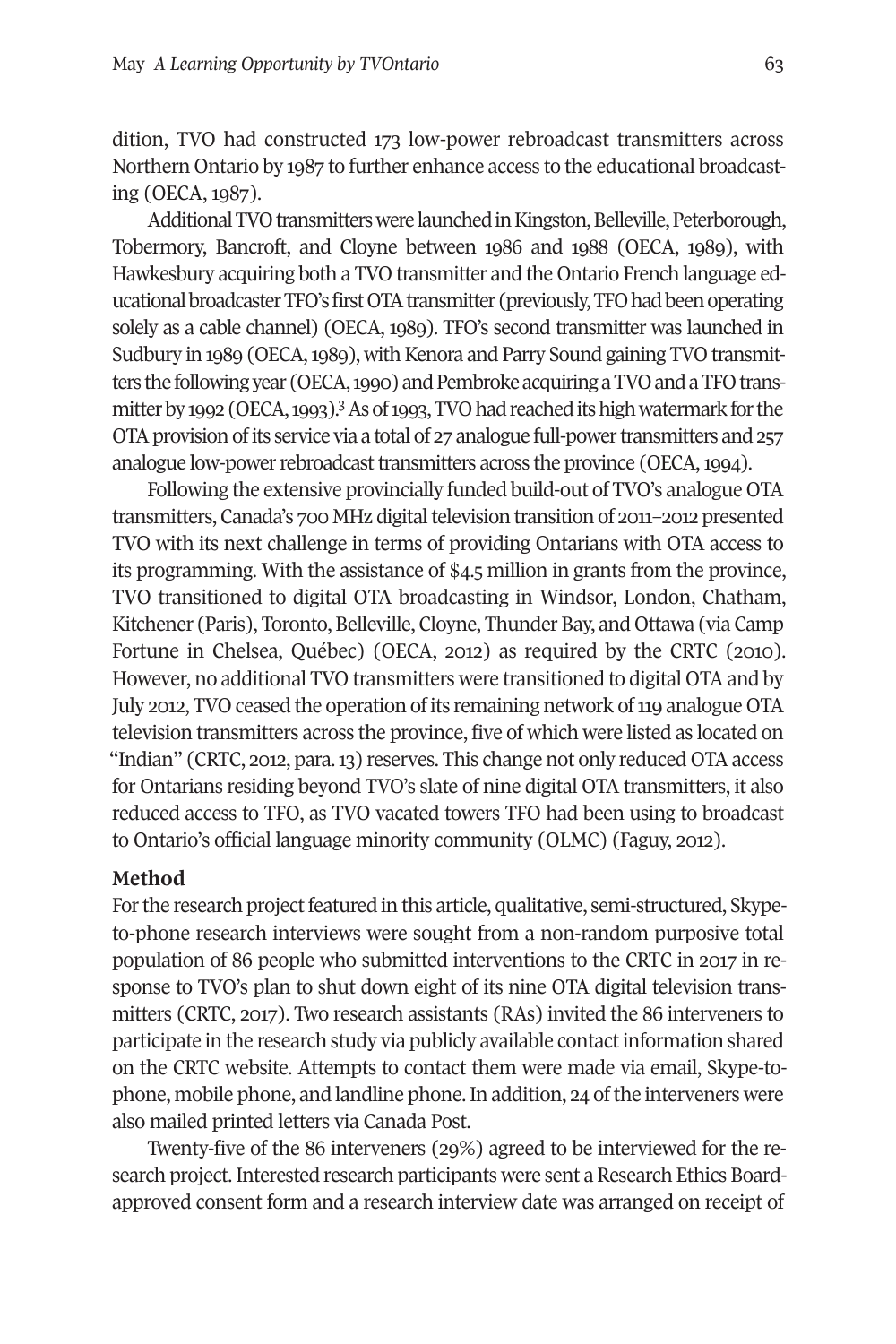the signed form. Each research participant was asked 10 research questions with potential follow-up questions unique to their individual responses. The interviews were recorded and saved as .mp3 files using a slow but dedicated research laptop with Audacity open source software installed. Each interview recording was transcribed, anonymizing each participant in the process.

Once completed, the 25 interview transcripts were coded by the principal investigator. The elemental method used for first-cycle coding was descriptive coding (Miles, Huberman, & Saldana, 2014). It resulted in 11 summarized access concerns:

- 1. Concern about children/grandchildren (born or anticipated) being able to access TVO (kids).
- 2. Concern about other people (known or unknown) being able to access TVO (others).
- 3. Concern about access to programs distinct to TVO (distinct).
- 4. Concern regarding the Toronto-centric nature of TVO's original 2017 transmitter shutdown plan (Toronto-centric).
- 5. Concern related to TVO use of the Ontario public's tax dollars (public funding).
- 6. Concern related to a lack of a BDU subscription (no BDU).
- 7. Concern related to data usage fees (data fees).
- 8. Concern related to ease of access to TVO (ease of use).
- 9. Concern related to access to a quality and or high-definition TVO feed (picture quality).
- 10. Concern related to fixed internet access via an internet service provider (fixed internet).
- 11. Concern related to internet access via a mobile wireless cellphone provider (mobile internet).

The second-cycle coding entailed pattern coding (Miles et al., 2014), a process that further summarized these 11 codes into four access theme patterns. The codes "kids," "others," and "distinct" reflected access concerns related to opportunities for educational experiences (education). The "public funding," "no BDU," and "data fees" codes reflected access concerns related to household monetary costs (monetary). The "ease of use," "picture quality," "fixed internet," and "mobile internet" codes related to infrastructure access concerns (infrastructure). Lastly, the "Toronto-centric" code related to the unfair treatment of Ontarians residing outside of the GTA (geographic). Coded data was displayed in a matrix formation (Miles et al., 2014) prior to analysis.

Demographic information collected from the participants included age, gender, vocation, and the first three characters of their postal code. The average age was 45.5 years and the median age was 44 years. Four women and 21 men were interviewed.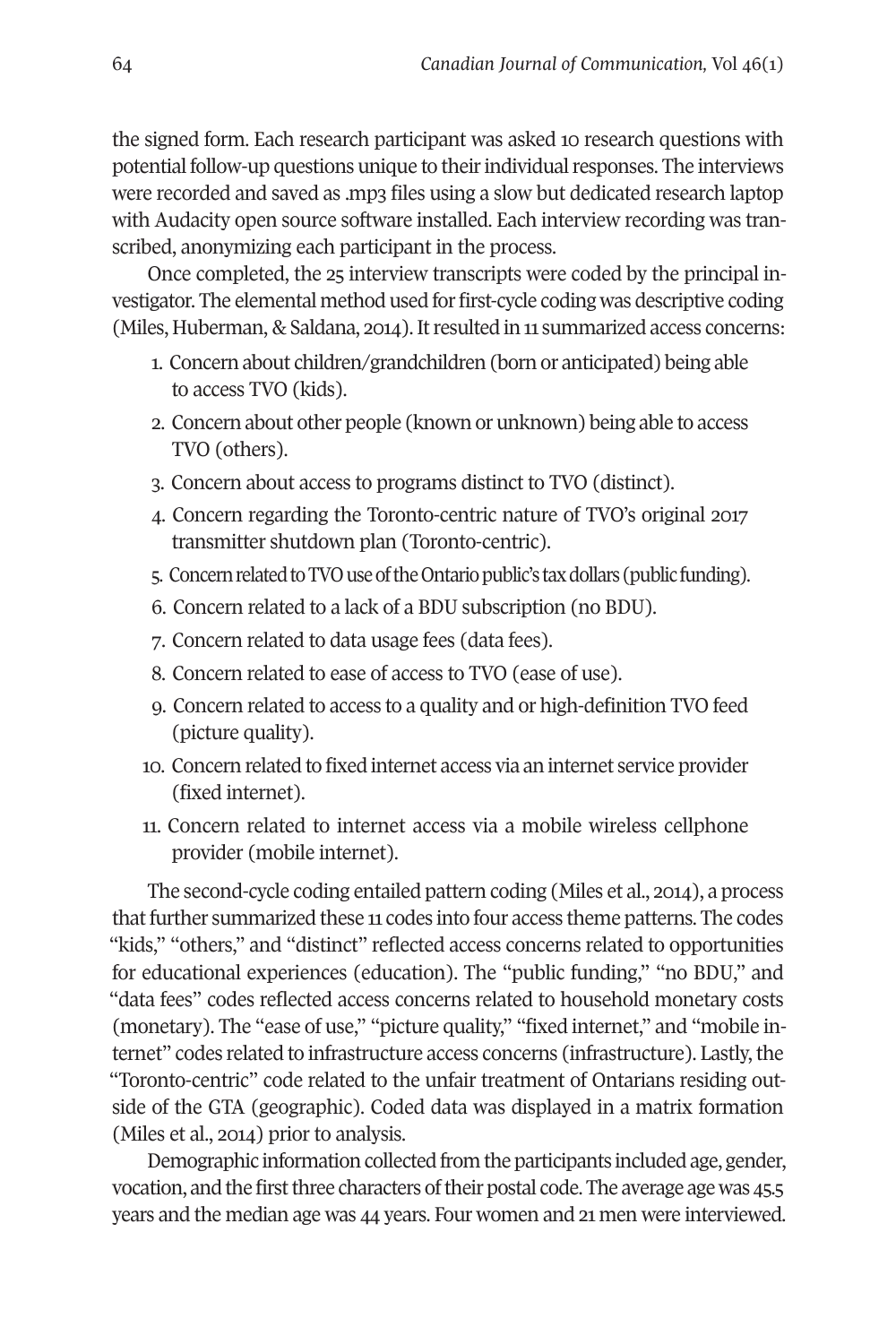The three most common vocations were retired (20%), engineer (16%), and information technology (12%). Twenty-one of the 25 (84%) research participants resided in a postal code starting with a K, indicating eastern Ontario. Two research participants lived in southwestern Ontario (postal code starting with N) and single research participants were interviewed from central Ontario (L) and western Québec (J).

### **Findings**

*TVO access concerns: Descriptions and themes*

Analysis of the research findings identified a total of 11 TVO access concerns. The top five access concerns pertained to TVO access by other people (92%), mobile internet (80%), the lack of a paid BDU subscription (cable, satellite, or IPTV) (72%), data fees (68%), and the Toronto-centric nature of the service (64%). These concerns are emblematic of the four access themes. The four overarching access themes identified include infrastructure concerns (33%), monetary concerns (32%), educational concerns (25%), and non-GTA geographic concerns (10%). This section details the 11 TVO access concerns as categorized by the four TVO access concern themes.

### *Educational access concerns*

While infrastructure and monetary TVO access concern themes dominated, the theme of concern about access to TVO's educational programming (representing 25% of the second-cycle coding themes) is particularly noteworthy. TVO is a provincial educational television broadcaster, and, with respect to the first-cycle research coding, 92 percent of the research participants (23 of 25) voiced concern that the shutdown of TVO's television transmitters outside of Toronto would affect TVO access by other people (as opposed to their own personal access and/or access by members of their household), making it the most common access concern. While two of the research participants mentioned being concerned about TVO access on behalf of specific relatives (the sister of Interviewee 04 [INT04] and the brother of INT03, respectively), the remaining research participants did not identify specific people. While the CRTC (2019) reports that 72.5 percent of Canadians were accessing their TV by way of a BDU subscription as of 2018, this concern can likely be attributed to Canada's tradition of providing universal access to public and educational radio and television programming. As the following sample responses illustrate, research respondents expressed a mistaken assumption that OTA television was the primary pathway viewers used to access TVO, in contrast to findings reported by the CRTC (2019):

(T)here's still a lot of people who are still using conventional over-theair antennas. (INT01)

(T)here's more to Ontario than Toronto, especially in Northern Ontario where they need these sort of services most. (INT12)

For many rural communities it's the only way they get news, right? (INT18)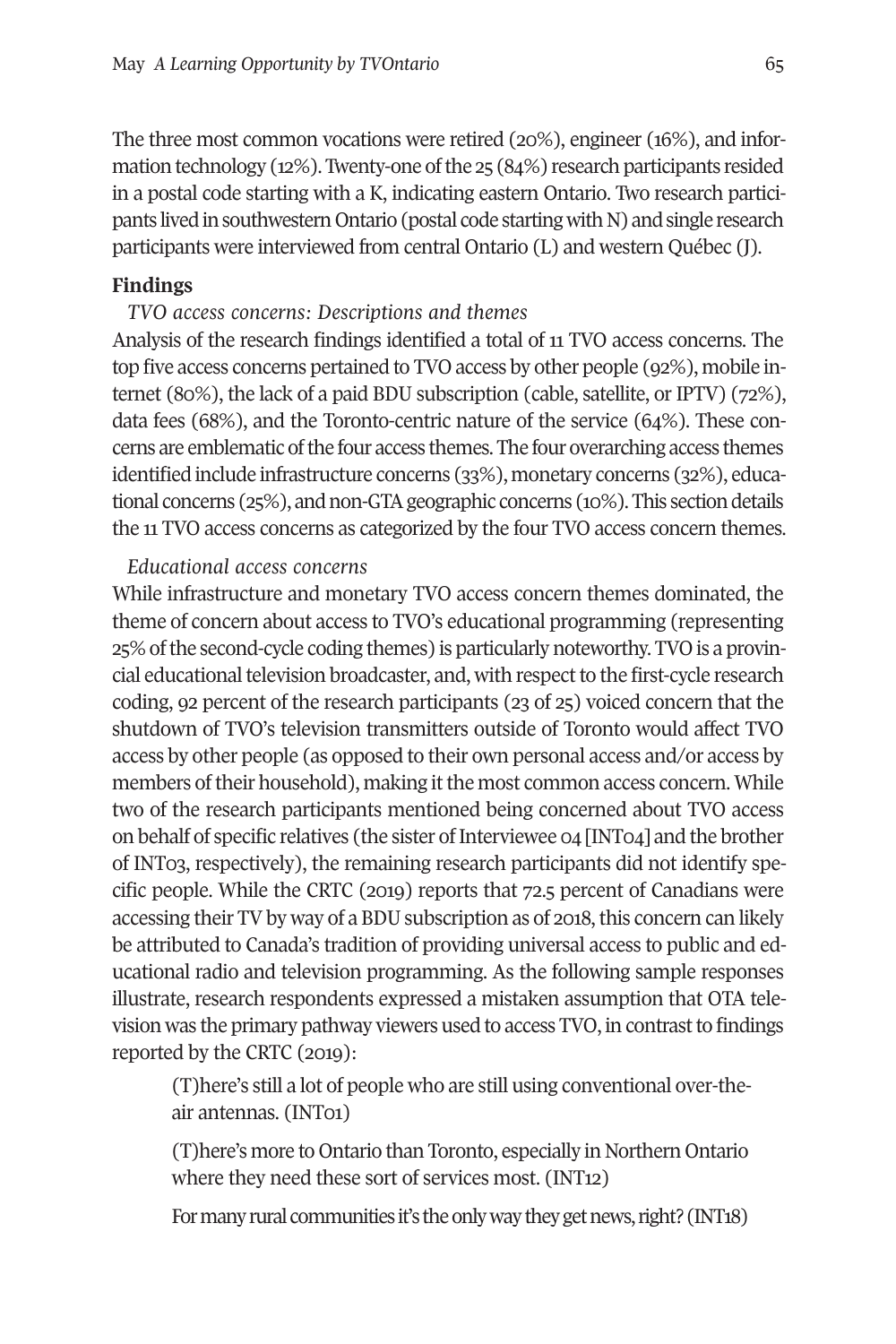(T)hey [TVO] take for granted that everyone has access to cabled TV connections, and they don't realize that a lot of people don't. (INT19)

Access concerns related to the theme of education also included concern for TVO access by the research participants' children or grandchildren. Eight of the 25 research participants (32%) described concerns related to the ability of their children or grandchildren (born or planned) to watch TVO programming without OTA access:

(W)e have a son, so I was looking forward to beginning watching some educational programming and things like that. We're cord-cutters. We haven't had cable for a long time. (INT07)

(M)y kids watch TVO over the air every day in Ottawa. Every morning we make use of the over the air service. (INT12)

I plan on having kids soon and it would, you know, it would be a large part of what the kids would be watching. (INT15)

I use an antenna for my TV, and I have a four-year-old … and he watches TVO. Like, that's one of his main channels because of the kids programming all day and it's educational. (INT21)

The third and final TVO access concern expressed within the educational theme pertained to access to distinct programming deemed unique to TVO. Thirtysix percent of research participants indicated that the type of programming they received OTA from TVO was distinctive and highly valued when compared to programming broadcast by other stations:

(N)on-dumb shows. Like, I would say I don't see reality TV shows popping up on TVO. So, I don't have that to worry about. (INT02)

To me, TVO is a TV station, and I like to watch the TV shows for the learning. (INT<sub>14</sub>)

(W)e like a lot of the programming on TVO … We like local, or Ontario, news and whatnot. (INT24)

(I)t's just a really good station for educational content. (INT25)

## *Infrastructure access concerns*

TVO access concerns related to communication infrastructure was the most common second-cycle pattern coding theme. Thirty-three percent of the access concerns expressed related to the research participant worrying that they lacked the digital infrastructure to continue to access TVO at a comparable level without the OTA transmitters, whether it was due to their fixed home internet connection, their mobile wireless internet connection, the picture quality of the television signal, or the ease of use. In terms of first-level descriptive coding, the infrastruc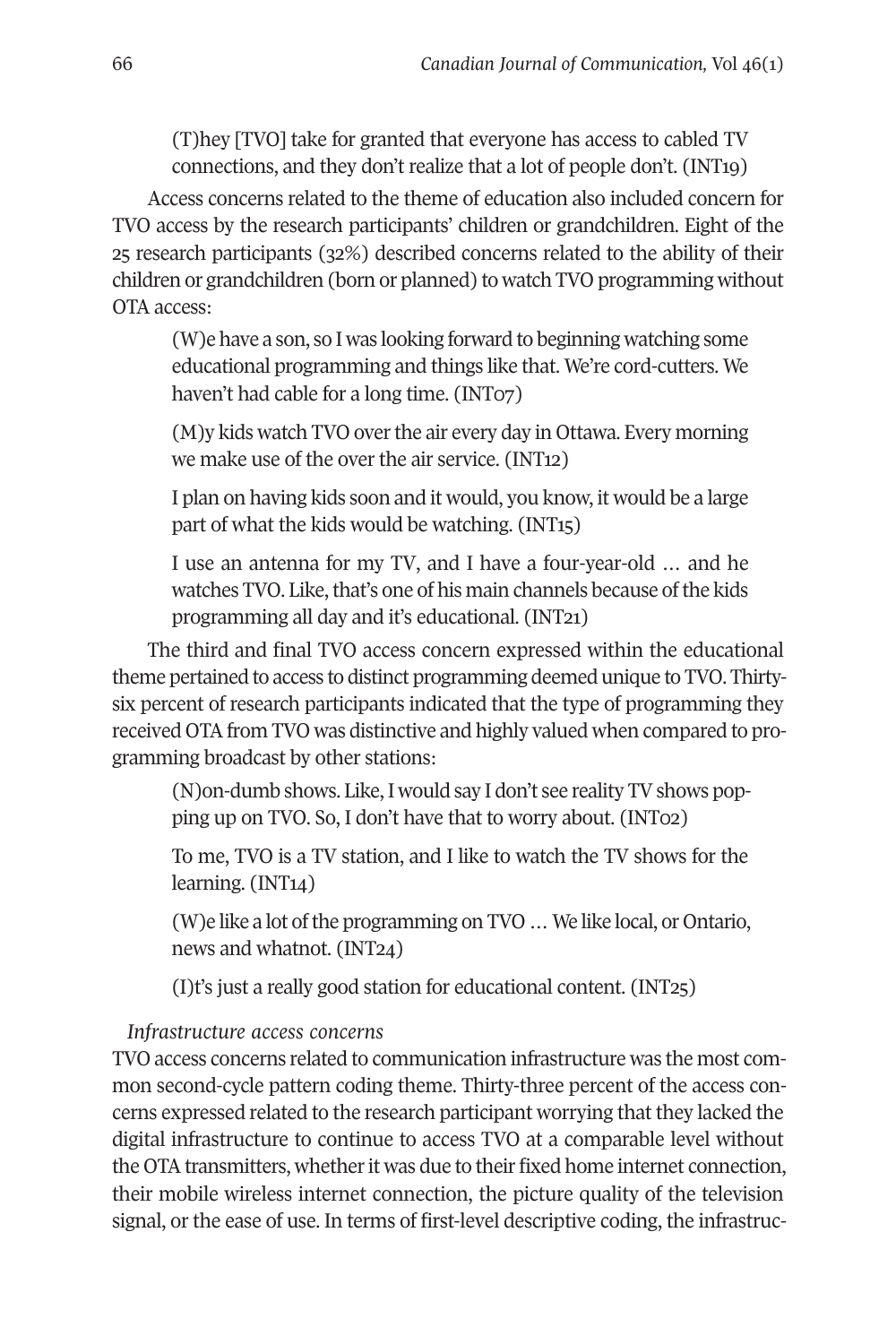ture-related concern of household access to TVO via a wireless internet-enabled mobile device (with Bell, Rogers, and Telus being named as wireless providers) was the second most common access concern (80%). Research participants indicated that their mobile device did not provide a main pathway to access TVO programming:

I mean, it's possible [accessing TVO via a mobile device] through the webpage but, no app sort of means no use … a mobile device is kind of inadequate. (INT12)

My wife and daughter have a smartphone. I guess I have a BlackBerry, so I don't really watch TV on my phone … They are trying to get me to use a smartphone. (INT14)

I never use it [a mobile device] for streaming. I only use it for texting or communication with someone, like when I'm out. Even when I am home I don't use it for TV services like visual streaming. (NT16)

(M)y wife and I just share one gig of data. We … don't use our phones' internet all that often unless we're away from home and we want to check out email and things like that. (INT19)

Fixed internet TVO access via a household internet service provider (with Bell, Start, Rogers, and TekSavvy named by research participants) tied for the second most common infrastructure concern (52%). Such concerns related to a household's ability to access TVO programming via a fixed internet connection in a manner that was comparable to TVO's OTA broadcasting signal:

We have DSL on our internet, but I don't stream. I stream very little, just maybe YouTube. Not the best … what we've got up here, it's Bell system, it's a hard line, but it's not as good as their fibre optic line. (INT05)

It's average to mediocre. They [internet service provider] can't guarantee speeds. (INT13)

I guess the long way around it is that if TVO streamed everything. If I could get TVO streaming, um, that live streaming, I'll phrase it that way, that could kind of replace TV. That would be awesome. We have fixed DSL. (INT20)

It's marginal. It works pretty good [fixed internet] most of the time, but there are times it fizzles out. (INT24)

Fifty-two percent of the research participants also mentioned the audio-visual quality of the digital TVO transmitter serving their household, highlighting the ability to make OTA programming at a higher resolution than television programming delivered via cable, satellite, or internet connections: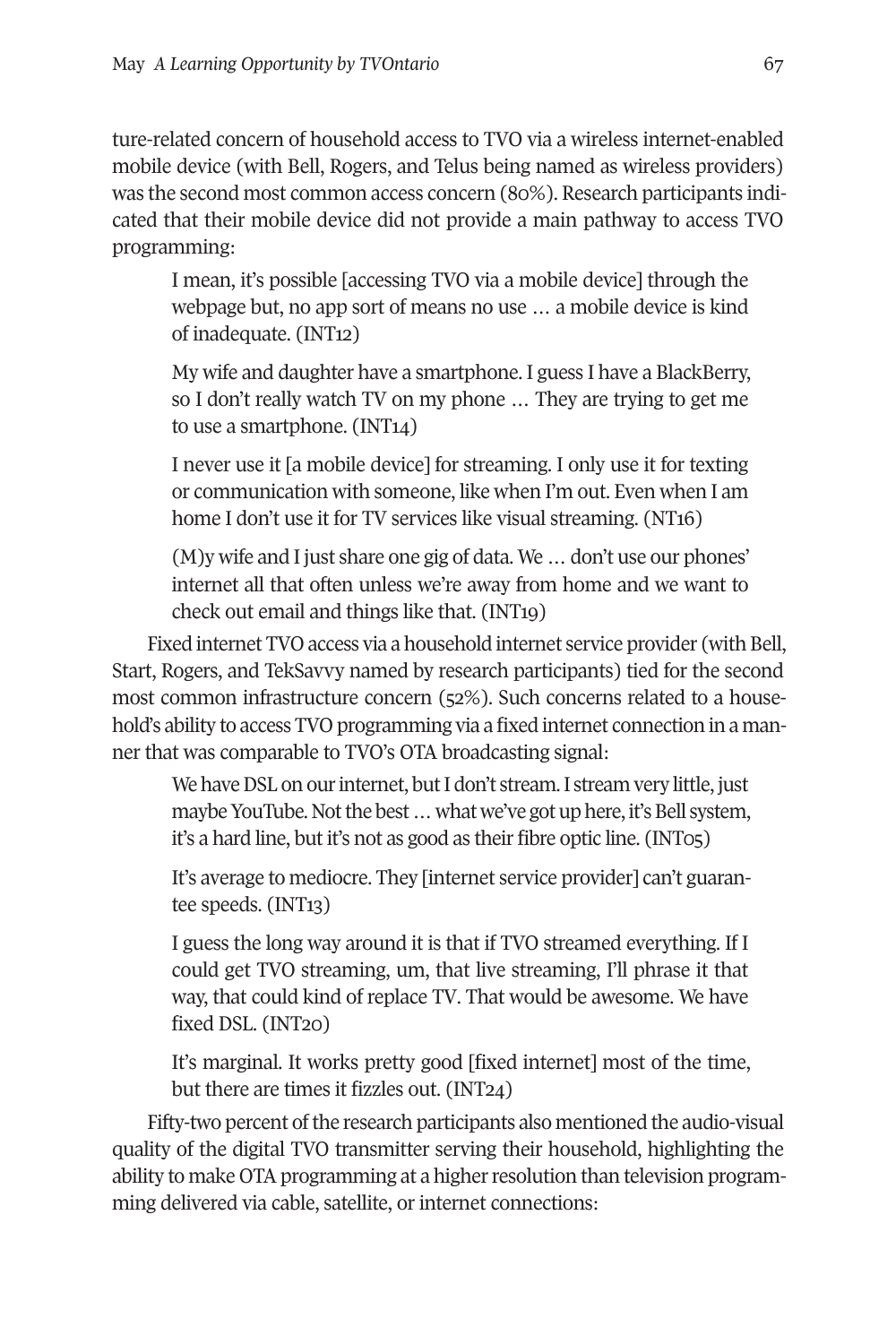I have a choice and I choose to watch [TVO] over-the-air because it has a better signal. (INT05)

It's perfect [TVO OTA]. It's a high-definition signal. The image quality is excellent. (INT08)

It's very good. I get it [TVO] in high-definition locally [OTA]. (INT13)

I mostly watch it [TVO] OTA because it's so close. The signal doesn't pixel out, not even in storms … I find that over-the-air provides a very good-quality signal since it doesn't have to be compressed or converted into a different format. (INT23)

In terms of ease of use, 28 percent of the research participants expressed infrastructure access concerns related to how easily they could access TVO digitally OTA when compared to alternative access pathways, in particular the internet:

I prefer over-the-air access because it doesn't require setting up any kind of device to do. (INT01)

It [OTA] works pretty flawlessly. I've got a pair of pretty cheapo rabbit ears and they work … I'd prefer if YouTube sorted things in terms of, everything sort of shows up as like date added instead of my kids want to watch *Odd Squad* or something like that and we'll have to filter through to find the latest seasons of *Odd Squad* or something like that 'cause it's not necessarily organized into programs in a straightway, but I don't think that has very much to do with TVO. (INT02)

(G)etting it on the big screen [via the internet] can be a little bit of a hassle. If they [TVO] had a better system like apps or whatever, then that would be okay with me as well. They don't currently, according to my knowledge. (INT07)

(I)t's much more convenient to use, to be able to access through a TV connected to a digital, to rabbit ears. (INT09)

### *Monetary access concerns*

The second most common second-cycle coding access concern was monetary (32%). In terms of first-level coding, 72 percent of the research participants expressed concern related to their household's lack of a paid BDU television subscription. This was the most common monetary concern:

I don't have cable or satellite or anything. I just use over-the-air. (INT04)

I don't have cable in the house for over 25 years, and I just pick up the TV signals using the rabbit ears on the TV. I was very upset that the government was going to take away TVO. (INT14)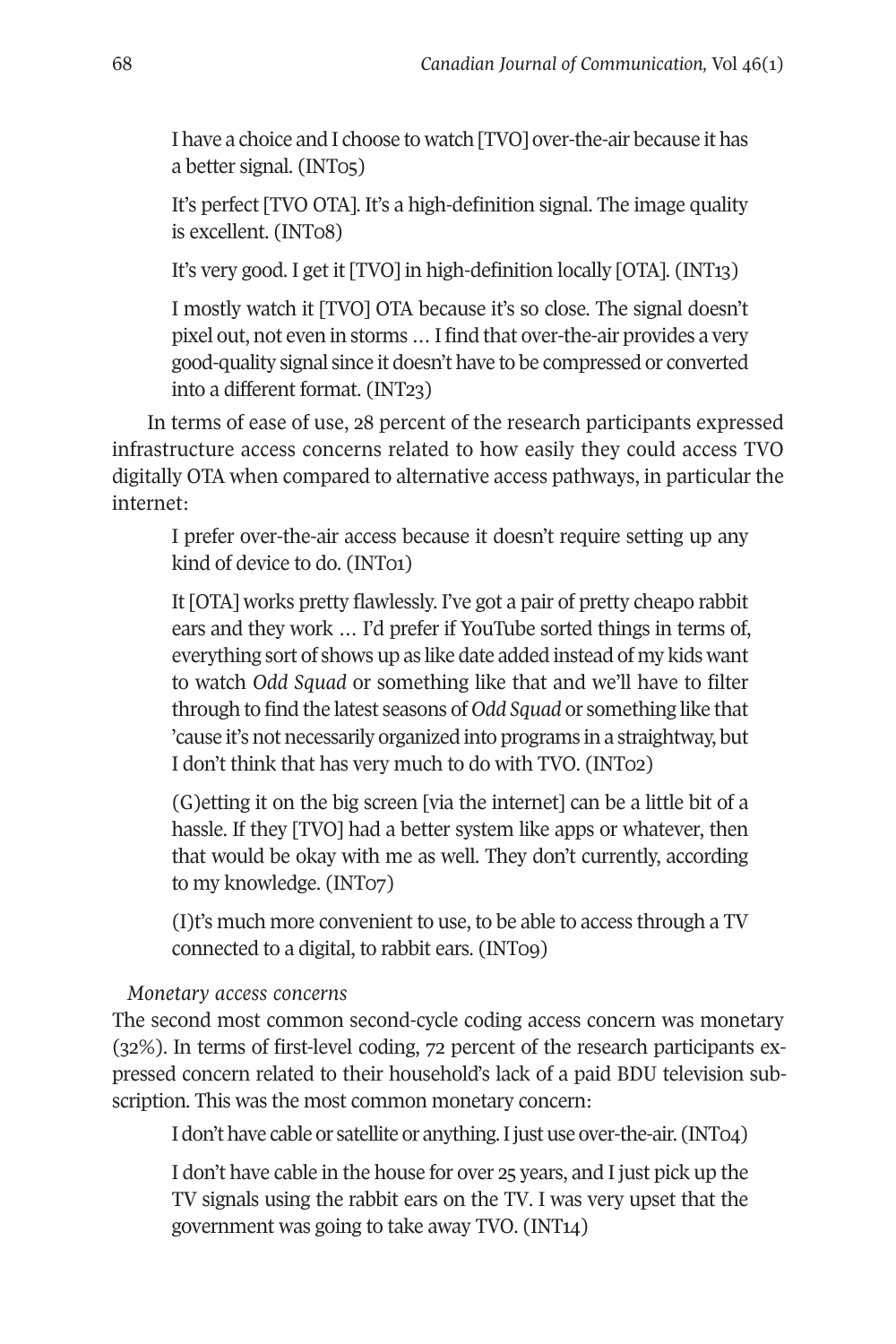I have only over-the-air. I've cut cable. (INT15)

I receive all my television programming over the air. (INT19)

While TVO access by way of fixed internet or mobile internet provides an opportunity for TVO to reach Ontarians, particularly non-BDU Ontarians, 68 percent of the research participants (17 out of 25) expressed concern pertaining to fixed internet or mobile internet data fees associated with the accessing TVO programming online:

(W)hen we need [mobile internet] data we do it on a monthly basis. We just buy, if we're travelling. (INT01)

I think anything over three or five GB we pay more [for fixed internet]. Over five, I think it is. (INT03)

I got hit with [mobile internet] overuse charges and I couldn't believe it. I almost cancelled my phone because of it. (INT06)

I'll save my [fixed] broadband content for reading news and things of that nature and not so much for watching television shows, although we do from time to time. To summarize, we have access to 50 gigs of data per month. Once you go between 50 and 100 you pay a surcharge. After 100 gigs you pay a fairly heavy surcharge. (INT19)

Sixty percent of the research participants mentioned monetary access concerns related to TVO's use of Ontario tax dollars:

(T)hey [TVO] have to provide it [access] … if they want to take taxpayer money to operate their service. … Everyone is paying into it, and everyone is entitled to receive what they paid for. (INT08)

If your tax dollars are going to this type of broadcast, then it should be available for free. Well, you pay for it with your taxes, but it should be available for everyone, I guess. (INT11)

I am paying taxes, huge taxes here in Ontario … it's financing that TV station, and I found it offensive that I am paying for something that I would have to be paying a third-party company to be able to watch. … As a taxpayer, if I am paying for this TV station I have the right to get it off-air and watch it. (INT14)

I don't quite understand TVO's funding model, but as I do understand it, they are supported by the province. If it was CTV pulling it [OTA access], I'd kind of be like, well, they're a private company, whatever. That kind of sucks. The fact that it's funded by taxpayers added to the distastefulness of the decision. (INT18)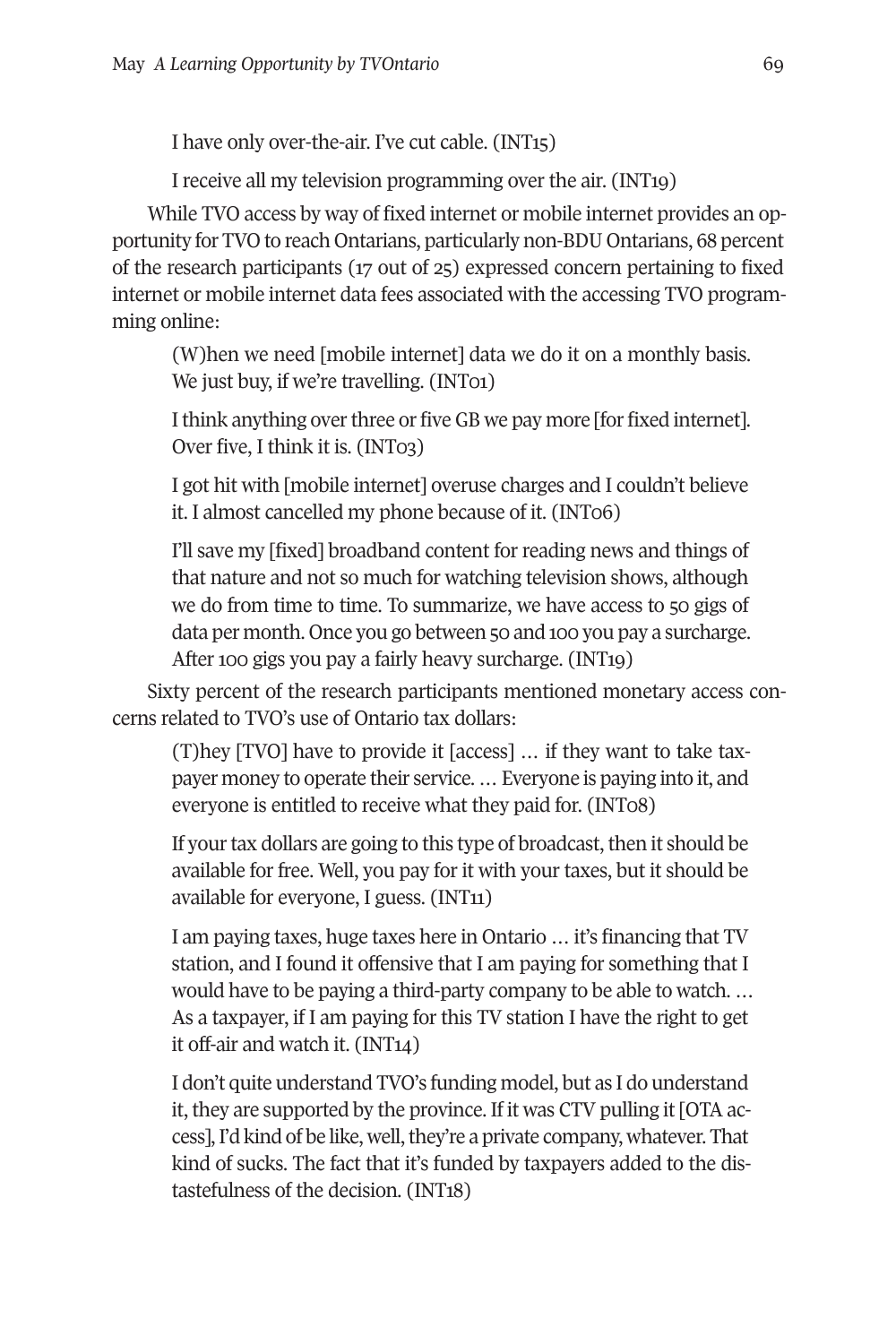### *Non-GTA geographic access concerns*

Sixty-four percent of the research participants (16 of 25) indicated that they were concerned about TVO access for viewers residing beyond the signal footprint of TVO's Toronto transmitter. For these TVO viewers, the broadcaster's planned 2017 transmitter shutdown struck them as Toronto-centric and appeared to indicate that TVO was prioritizing the provision of digital access to the GTA:

I felt like TVO was being too Toronto-centric. The plan appeared to hit the areas outside of Toronto the hardest and really, I don't think that was fair for those who were still trying to access it not online. (INT09)

The acronym TVO. I mean, does it stand for Television Ontario? (INT12)

Why should it be only the people of Toronto who get the benefit of the TV station paid by me? … As long as they are a TV station and an Ontario TV station they should be broadcasted all over for anybody in Ontario, without having to go through any third party. (INT14)

I think it [TVO's 2017 transmitter shutdown plan] might have been more favoured if they wanted to shut down them all down, but they wanted to shut down all them but Toronto? Like, huh? It doesn't really seem fair to other people living elsewhere in the province and it just seemed really biased toward Toronto. (INT18)

### **Discussion**

This section features recommendations on how TVO might both maintain and enhance the provision of digital access to its television programming based on an analysis of the research findings. The following recommendations also imagine how TVO might best temper the persistent lure of the digital sublime and achieve a successful and inclusive transition away from digital OTA television broadcasting once confirming that access to its programming across Ontario via alternative digital pathways was feasible.

*Recommendations for enhancing digital access to TVO programming* maintain and enhance tvo's nine digital over-the-air transmitters TVO's (OECA , 2019a) *Audited Financial Statements 2018–19* reports that it received in 2019 the \$1 million in special "OTA Funding" (p. 44) announced by the Ontario Liberals in 2017 that played a key role in saving TVO's transmitters outside Toronto. TVO's (OECA, 2020) financial statements for 2019–2020 also report that TVO received another \$1 million in OTA funding for 2019–2020, in addition to \$600,000 in one-time "capital funding" (p. 18) to transition five of TVO's nine OTA transmitters (Windsor, Belleville, Chatham, Cloyne, and Paris/Kitchener) out of the 600 megahertz (MHz) band, in accordance with Canada's ongoing 600 MHz spectrum repack (ISED, 2017). While it is unclear how long TVO will continue to receive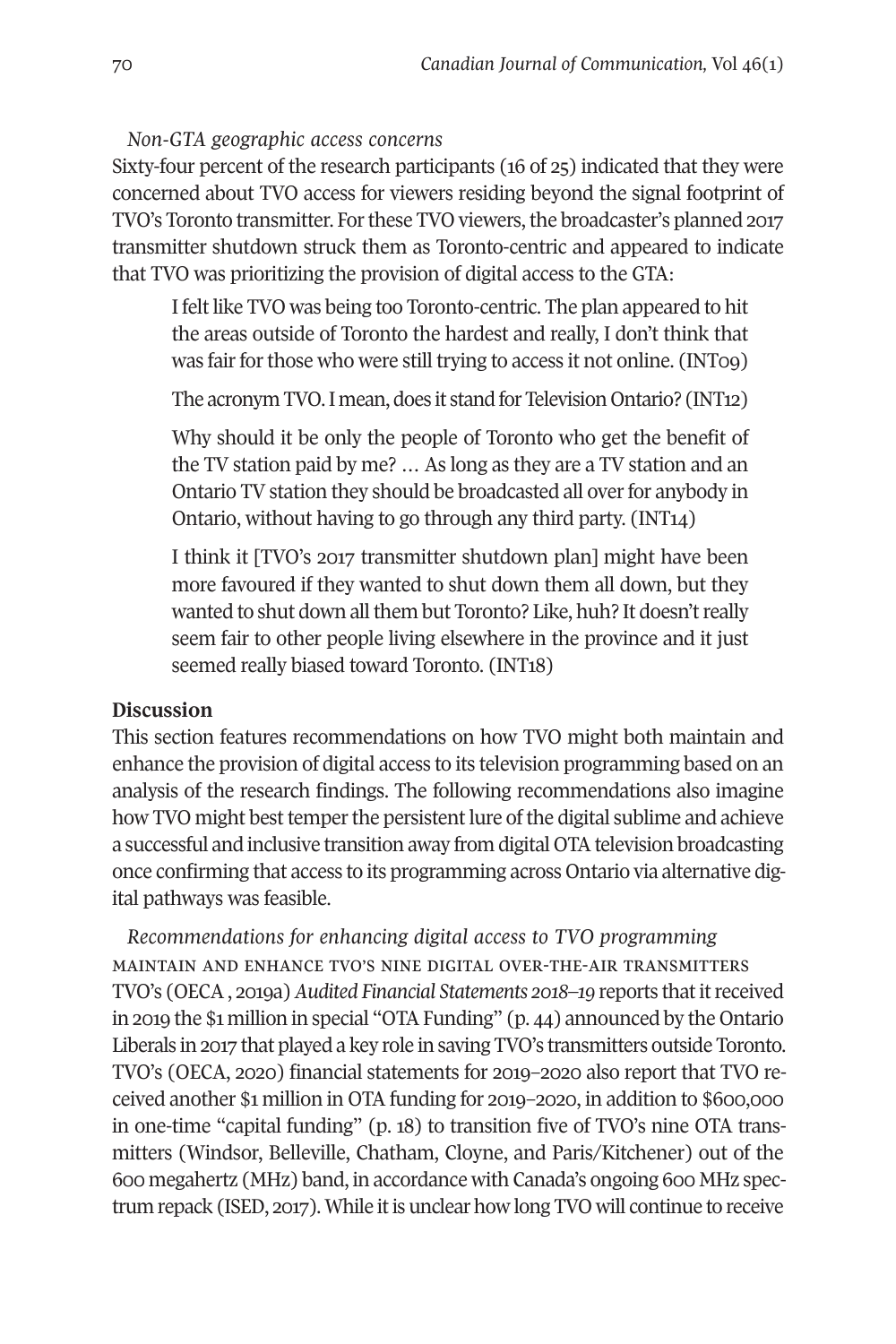\$1 million in annual OTA funding from the Ministry of Education, TVO (n.d.-a) has included the line item in its financial projections up to 2022–2023. The fact that TVO has received \$2 million in provincial funding earmarked specifically for OTA transmission over the past two years is certainly a positive sign for the maintenance of OTA TVO access by Ontarians.

TVO has not added any additional digital OTA transmitters in the province since 2011, however, or leveraged the use of multiplexing to broadcast multiple program feeds via its nine remaining transmitters (CRTC, 2010). While TVO successfully completed transitioning all five of its transmitters that had been operating in the 600 MHz band as of October 30, 2020 (G. Craven, personal communication, 2020), its decision in 2018 to reduce rather than increase the effective radiated power (ERP) of these transmitters as part of the transition (CRTC, 2018) without consulting with TVO viewers may have served to degrade OTA access by viewers in Windsor, Belleville, Chatham, Cloyne, and Kitchener/Paris. TVO also declined to use the 600 MHz transition to install even a single ATSC 3.0-ready transmitter, which would allow for the possibility of broadcasting 4K/Ultra-HD quality programming (roughly four times the resolution of HD) over-the-air to both fixed household television sets and in-transit mobile devices via the ATSC 3.0 IP-based standard. TVO's approach to meeting Canada's 600 MHz transition, combined with the initial reluctance of TVO executives in 2017 to maintain OTA access to its programming outside the GTA in favour of directing additional funding to "content rather than into technical infrastructure" (Neal, 2017), suggests that when TVO (n.d.-a) is once again faced with pressure to reduce its budget projections (in accordance with its requirement each fiscal year to "find new savings" (p. 10), the future provision of OTA access to TVO programming remains precarious.

In light of the additional educational duties placed on TVO by the province to "provide courses of study online["4](#page-19-3) (Ontario, 1990, para. 5) in response to the COVID-19 pandemic, there is added reason for Ontario to continue to provide funding earmarked specifically for the OTA transmission of TVO programming beyond 2022–2023. Until a time when TVO and the province have prepared a comprehensive post-broadcast strategy for the inclusive distribution of educational television programming via the internet, TVO must not only maintain but enhance digital OTA television access and resist the temptation of using transmitter shutdowns as a quick fix to meeting cost-cutting quotas.

holding ontario-wide access consultations with communities that may be affected by future over-the-air transmitter shutdowns As part of preparation for post-broadcast operations, TVO must conduct meaningful outreach to people in Ontario communities who risk having their TVO access affected by an OTA shutdown, such as those interviewed for this research study. With the launch of TVO's (n.d.-b) Ontario Hubs initiative in September 2017, the broadcaster has the ability to hold consultations in additional communities and to take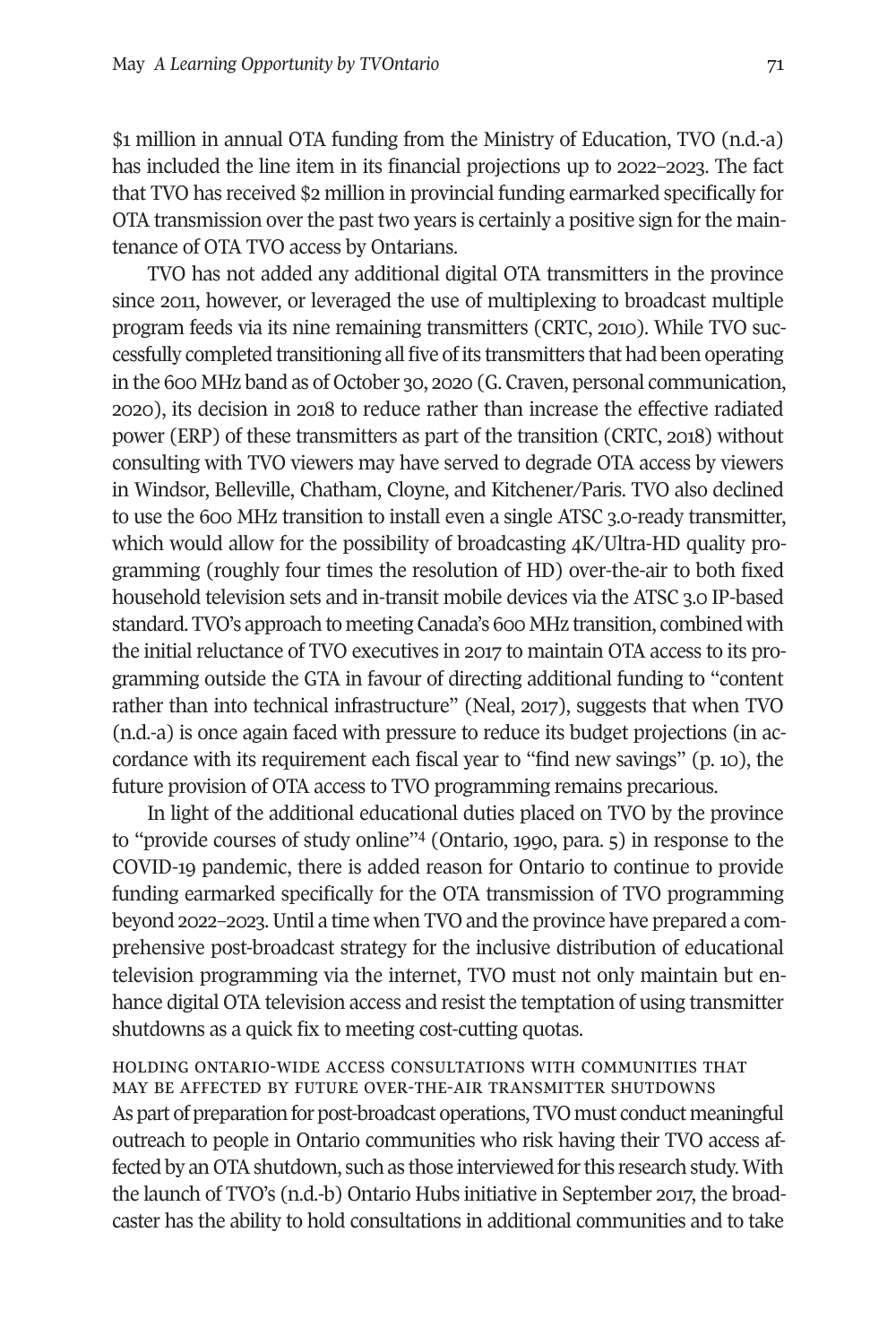action to bring a "voice to underrepresented regions of Ontario" (TVO, 2018, p. 4). Such consultations, held in person or from a mediated distance, would allow TVO to take steps toward verifying access to TVO within and beyond the GTA and to learn how it might enhance access to Ontarians in a post-broadcast media environment. Again, in light of TVO's expanded distance education duties, assigned by the Ontario government in July 2020 amid the COVID-19 pandemic, it is an appropriate moment for the broadcaster to consult with Ontarians about the quality of their digital access to TVO and consider how it might best make its materials available.

#### enhanced tvo participation in crtc consultations beyond broadcasting hearings

In order to ensure Ontarians have equal access to TVO's online offerings in the decades to come, the broadcaster would benefit from increased participation in CRTC hearings and policy consultations, moving beyond TVO licence renewals and other broadcasting consultations such as the 2013–2105 *Let's Talk TV* (CRTC, n.d.). If TVO is aiming to position itself as a multiplatform online educational entity, it must enhance its engagement with the CRTC on matters that traditionally concern telecommunications. If TVO is expecting Ontarians to access its educational programming by means other than broadcasting, which a shutdown of its OTA transmitters outside of the GTA in 2017 would have demanded, it must first ensure Ontarians have equal and fair access to services such as broadband internet. Since TVO is not currently a provider of telecommunications or internet services, participating in CRTC consultations beyond broadcasting will allow TVO to advocate for a level of internet connectivity across the province that is needed for Ontarians to meaningfully engage with TVO online. If TVO aims again to remove pathways of OTA access to its programming, it is incumbent on TVO to first advocate for enhanced broadband internet access across the province in accordance with its mandate under the *Ontario Educational Communications Act* (Ontario, 1990)*.* While TVO's participation in Canada's 2018–2019 Broadcasting and Telecommunications Legislative Review was encouraging (OECA, 2019b), additional meaningful participation in CRTC and ISED regulatory consultations outside of broadcasting matters is required.

### no-fee online live streaming of tvo's entire broadcast day

If TVO expects Ontarians to access its educational materials in a post-broadcast fashion, it must first provide comparable online live-stream access to its full broadcast schedule in order for viewers to migrate their access pathways (provided Ontarians also have an internet connection that meets the CRTC's definition of broadband).

In June 2019, TVO made a positive step in addressing access concerns regarding its educational children's programming online, as expressed by some research participants featured in this article, with the no-fee online live streaming of its regularly scheduled daytime TVOkids broadcast feed (in addition to offering the live streaming of additional children's programming in the evening) (TVO, 2019).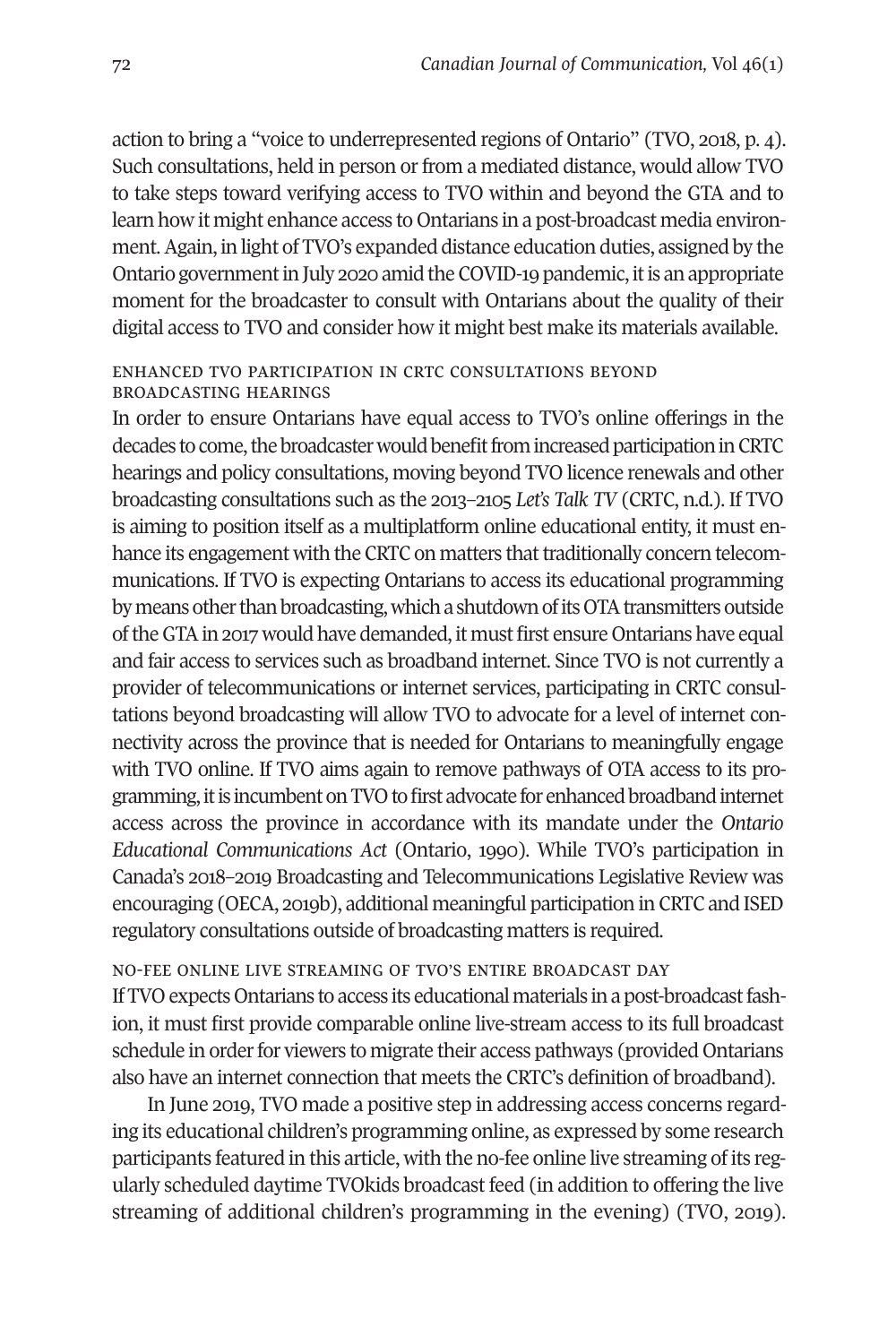Previously, TVO's online live streaming of its regularly scheduled broadcasts had been limited to its evening program *The Agenda with Steve Paikin* and other special events*.* It is unclear why the no-fee online live streaming of daytime TVO programming did not happen prior to the broadcaster's short-lived plan to shut down its OTA transmitters outside the GTA in 2017.

While TVO's daytime online live streaming is a welcome development, it must be enhanced to include its entire broadcast schedule, particularly prior to any future attempts to degrade OTA access to TVO via transmitter shutdowns. In light of TVO's note in its Broadcasting and Telecommunications Legislative Review submission that it "generally acquires regional (Ontario) rights for programming" (OECA, 2019b, p. 4), the broadcaster could establish an online registration and IP address identification system for Ontarians that would allow it to also live stream its full evening broadcast schedule to residents online, similar to the system reportedly used by British Columbia's educational television broadcaster, Knowledge Network.

offering a tvo app for mobile devices and internet-enabled tvs Hand-in-hand with the live online streaming of TVO's entire broadcast day, the creation and launch of a TVO app for mobile devices and internet-enabled television sets would serve to improve access. The lack of a TVO app was specifically cited by more than one of the research participants featured in this article. While dozens of individual program-specific Apple and Android mobile device apps featuring programs broadcast on TVO are currently available—and TVO once offered an Android app for Google TV (Cision, 2012)—as of mid-February 2021, TVO was not offering a stand-alone flagship Apple or Android mobile device app or an app for internet-enabled televisions/adapters, such as those offered by Roku, Amazon Fire TV, and Apple TV. TVO might benefit from examining Knowledge Network's success in this area, as Knowledge Network (n.d.) launched a Roku app in 2020.

### **Conclusion**

September 27, 2020, marked the 50th anniversary of TVO's broadcasting operations (TVO News, 2020). As of this auspicious anniversary, TVO was continuing to provide Ontarians with access to its live broadcast signal via its mandatory inclusion in basic BDU subscriptions within the province, through its nine OTA digital television transmitters, and by offering a significant portion of its regular broadcast schedule online for live streaming. The research project detailed in this article sought to acquire insight into why a minority of TVO viewers were concerned enough about the continued provision of OTA access to TVO that they took the time and energy to submit interventions to the CRTC in 2017. The research findings of the 2018 study featured here help to reveal what barriers to accessing TVO educational programming some viewers were experiencing and possible barriers to accessing TVO programming by means other than OTA broadcasting.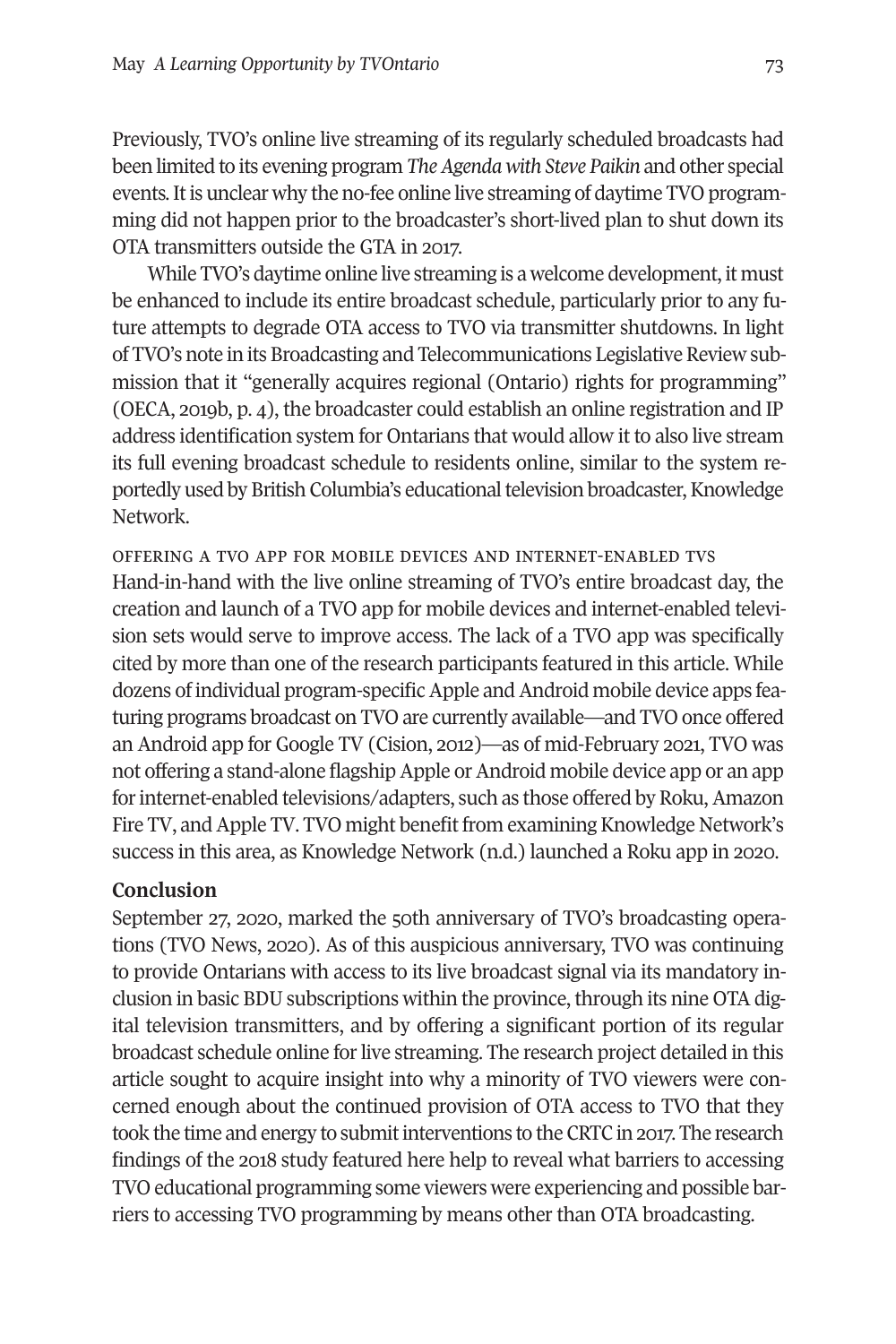The access concerns and realities shared by the research participants featured here helped to inform this article's analysis of their collective insight and the identification of TVO access themes related to infrastructure concerns, monetary concerns, educational concerns, and geographic concerns outside the GTA. Beyond advocating for maintaining the level of OTA TVO access to educational programming, the four access concern themes highlighted by this article also provide a valuable metric by which to gauge how TVO might best plan and execute an eventual exit from OTA broadcasting altogether. This exit must strive to avoid exacerbating Ontario's digital divides and instead maximize access to live digital educational television programming for Ontarians.

#### <span id="page-19-0"></span>**Notes**

- <span id="page-19-1"></span>1. This project was conducted as part of a SSHRC Institutional Grant (SIG) research project conducted at Humber College, Toronto, Ontario.
- 2. The CRTC (2012a) changed its methodology starting with the 2012 *Communications Monitoring Report*.
- <span id="page-19-2"></span>3. On April 1, 2007, TFO as an Ontario educational broadcaster became an "autonomous entity" (OECA, 2007, p. 12) that operates separately from TVO.
- <span id="page-19-3"></span>4. Approval by Ontario's lieutenant governor is pending.

**Steven James May** is a Professor at the Faculty of Media & Creative Arts, Humber College. Email: [steven.may@humber.ca](mailto:steven.may@humber.ca) 

#### **Personal communication**

Craven, G. (2020, November 16). Email communication.

### **References**

Armstrong, Robert. (2010). *Broadcasting policy in Canada*. Toronto, ON: University of Toronto Press. Barney, Darin. (2005). *Communication technology*. Vancouver, BC: UBC Press.

- Brevini, Benedetta. (2013). *Public service broadcasting online: A comparative European policy study of PSB 2.0*. London, UK: Palgrave Macmillan.
- Canada. (1997). *Broadcasting distribution regulations*. Ottawa, ON: Department of Justice. URL: <http://laws.justice.gc.ca/eng/regulations/SOR-97-555/page-1.html>[February 15, 2021].
- Canadian Radio-television and Telecommunications Commission. (n.d.). *Let's Talk TV: A Conversation with Canadians.* URL:<https://crtc.gc.ca/eng/talktv-parlonstele.htm>[February 15, 2021].
- Canadian Radio-television and Telecommunications Commission. (2010a, July 16). Broadcasting regulatory policy CRTC 2010-485. *Issues related to the digital television transition*. Gatineau, QC: Canadian Radio-television and Telecommunications Commission. URL: [https://crtc.gc.ca](https://crtc.gc.ca/eng/archive/2010/2010-485.htm)  [/eng/archive/2010/2010-485.htm](https://crtc.gc.ca/eng/archive/2010/2010-485.htm) [February 15, 2021].
- Canadian Radio-television and Telecommunications Commission. (2010b, September 28). Broadcasting information bulletin CRTC 2010-719. *Analog transmitters mandated for digital conversion, or operating on channels 52 to 69 in non-mandatory markets*. Gatineau, QC: Canadian Radio-television and Telecommunications Commission. URL: [https://crtc.gc.ca](https://crtc.gc.ca/eng/archive/2010/2010-719.htm)  [/eng/archive/2010/2010-719.htm](https://crtc.gc.ca/eng/archive/2010/2010-719.htm) [February 15, 2021].
- Canadian Radio-television and Telecommunications Commission. (2012a). *Communications monitoring report 2012*. Gatineau, QC: Canadian Radio-television and Telecommunications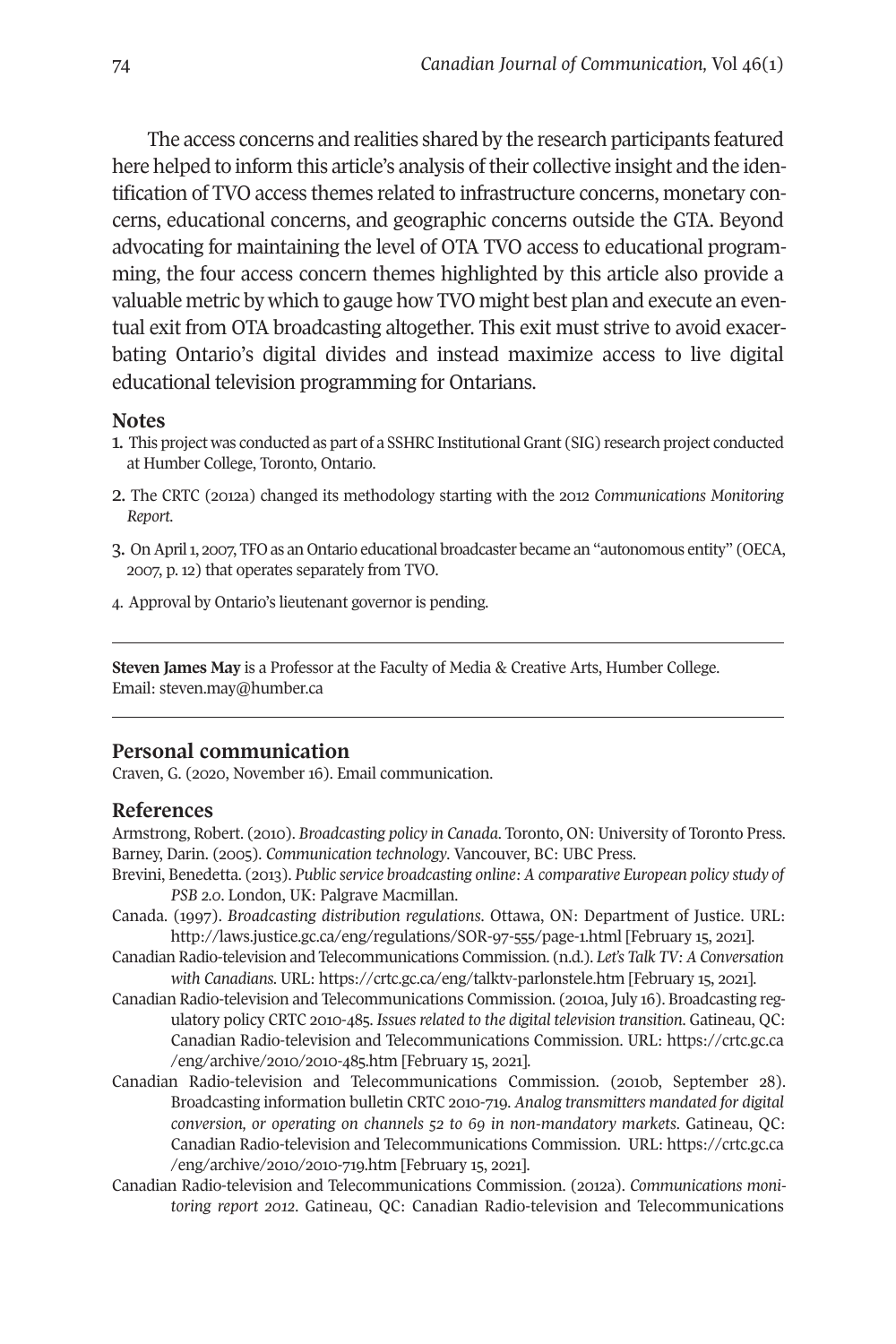Commission. URL: [https://web.archive.org/web/20130128112858/https://crtc.gc.ca/eng](https://web.archive.org/web/20130128112858/https://crtc.gc.ca/eng/publications/reports/policymonitoring/2012/cmr2012.pdf)  [/publications/reports/policymonitoring/2012/cmr2012.pdf](https://web.archive.org/web/20130128112858/https://crtc.gc.ca/eng/publications/reports/policymonitoring/2012/cmr2012.pdf) [February 15, 2021].

- Canadian Radio-television and Telecommunications Commission. (2012b, July 27). Broadcasting decision CRTC 2012-414. TVO (CICA-TV Toronto). *Licence amendment to remove all analog transmitters*. Gatineau, QC: Canadian Radio-television and Telecommunications Commission. URL: [https://web.archive.org/web/20130531070755/https://crtc.gc.ca/eng](https://web.archive.org/web/20130531070755/https://crtc.gc.ca/eng/archive/2012/2012-414.htm)  [/archive/2012/2012-414.htm](https://web.archive.org/web/20130531070755/https://crtc.gc.ca/eng/archive/2012/2012-414.htm) [February 15, 2021].
- Canadian Radio-television and Telecommunications Commission. (2016, March 9). Broadcasting decision CRTC 2016-91. Gatineau, QC: Canadian Radio-television and Telecommunications Commission. *Reallocation of tangible benefits and extension of deadline to complete analog to digital conversion*. URL:<https://crtc.gc.ca/eng/archive/2016/2016-91.htm>[February 15, 2021].
- Canadian Radio-television and Telecommunications Commission. (2017). Public process number: 2017-0039-4. Gatineau, QC: Canadian Radio-television and Telecommunications Commission. URL: [https://services.crtc.gc.ca/pub/ListeInterventionList/Default-Defaut](https://services.crtc.gc.ca/pub/ListeInterventionList/Default-Defaut.aspx?en=2017-0039-4&dt=i&lang=e&S=C&PA=B&PT=PT1&PST=A)  [.aspx?en=2017-0039-4&dt=i&lang=e&S=C&PA=B&PT=PT1&PST=A](https://services.crtc.gc.ca/pub/ListeInterventionList/Default-Defaut.aspx?en=2017-0039-4&dt=i&lang=e&S=C&PA=B&PT=PT1&PST=A) [February 15, 2021].
- Canadian Radio-television and Telecommunications Commission. (2018). *Communications monitoring report 2018*. Gatineau, QC: Canadian Radio-television and Telecommunications Commission. URL:<https://crtc.gc.ca/pubs/cmr2018-en.pdf>[February 15, 2021].
- Canadian Radio-television and Telecommunications Commission. (2019). *Communications monitoring report 2019*. Gatineau, QC: Canadian Radio-television and Telecommunications Commission. URL:<https://crtc.gc.ca/pubs/cmr2019-en.pdf>[February 15, 2021]
- Christmas, Robin. (Director). (1977). Marshall McLuhan in conversation with Mike McManus [TV series episode]. In. M. McManus (Executive Producer), *The education of Mike McManus.* The Ontario Educational Communications Authority. URL: [https://www.tvo.org/video/archive](https://www.tvo.org/video/archive/marshall-mcluhan-in-conversation-with-mike-mcmanus)  [/marshall-mcluhan-in-conversation-with-mike-mcmanus](https://www.tvo.org/video/archive/marshall-mcluhan-in-conversation-with-mike-mcmanus) [February 15, 2021].
- Cision. (2012, August 16). *TVO launches free on demand app for Google TV.* URL: [https://www](https://www.newswire.ca/news-releases/tvo-launches-free-on-demand-app-for-google-tv-510587871.html)  [.newswire.ca/news-releases/tvo-launches-free-on-demand-app-for-google-tv](https://www.newswire.ca/news-releases/tvo-launches-free-on-demand-app-for-google-tv-510587871.html)  [-510587871.html](https://www.newswire.ca/news-releases/tvo-launches-free-on-demand-app-for-google-tv-510587871.html) [February 15, 2021].
- Clement, Andrew, & Shade, Leslie Regan (2000). The access rainbow: Conceptualizing universal access to the information/communications infrastructure. In M. Gurstein (Ed.), *Community informatics: Enabling communities with information and communications technologies* (pp. 32–51). Hershey, PA: Idea Group Publishing.
- Faguy, Steve. (2012, August 1). The beginning of the end for over-the-air TV [Blog post]. *Fagstein.*  URL:<https://blog.fagstein.com/2012/08/01/over-the-air-tv-shutdown>[February 15, 2021].
- Globerman, Danny. (2017, February 1). TVO dropping over-the-air transmission outside Toronto. *CBC News.* URL: [https://www.cbc.ca/news/canada/ottawa/tvo-over-the-air-transmission](https://www.cbc.ca/news/canada/ottawa/tvo-over-the-air-transmission-cut-lisa-de-wilde-1.3961922)[cut-lisa-de-wilde-1.3961922](https://www.cbc.ca/news/canada/ottawa/tvo-over-the-air-transmission-cut-lisa-de-wilde-1.3961922) [February 15, 2021].
- Hambly, Helen, Lee, Jamie, Hogan, Geoff, McQueen, Tammy, & Rapke, Matt. (2018, May). The role of Southwestern Ontario mid-cities in a regional and rural broadband partnership. In *Midsized cities research series* (pp. 48–67). Toronto, ON: Evergreen. URL: [https://www.ever](https://www.evergreen.ca/tools-publications/2018-mid-sized-cities-research-series/)[green.ca/tools-publications/2018-mid-sized-cities-research-series/](https://www.evergreen.ca/tools-publications/2018-mid-sized-cities-research-series/) [February 15, 2021].

Ide, T. Ran. (1994). *The transparent blackboard, TVOntario: A memoir*. Toronto, ON: Lugus Publications Ltd. Innovation, Science and Economic Development Canada. (2020, November 9). *Connecting Northern Ontario to high-speed internet with the universal broadband fund.* URL: [https://www](https://www.canada.ca/en/innovation-science-economic-development/news/2020/11/connecting-northern-ontario-to-high-speed-internet-with-the-universal-broadband-fund.html)  [.canada.ca/en/innovation-science-economic-development/news/2020/11/connecting-north](https://www.canada.ca/en/innovation-science-economic-development/news/2020/11/connecting-northern-ontario-to-high-speed-internet-with-the-universal-broadband-fund.html)[ern-ontario-to-high-speed-internet-with-the-universal-broadband-fund.html](https://www.canada.ca/en/innovation-science-economic-development/news/2020/11/connecting-northern-ontario-to-high-speed-internet-with-the-universal-broadband-fund.html) [February 15, 2021].

- Knowledge Network. (n.d.). *Casting and apps.* Burnaby, BC: Knowledge Network. URL: https://help .knowledge.ca/hc/en-us/categories/360000127693-Casting-and-Apps [February 15, 2021].
- Lazarus, Morden. (1978). TV Ontario Founded for learning. *Canadian Journal of Communication, 4*(4), 20–25. URL: https://www.cjc-online.ca/index.php/journal/article/view/188/94 [February 15, 2021].
- Marvin, Carolyn. (1990a). *When old technologies were new: Thinking about electric communication in the late nineteenth century*. Oxford, UK: Oxford University Press.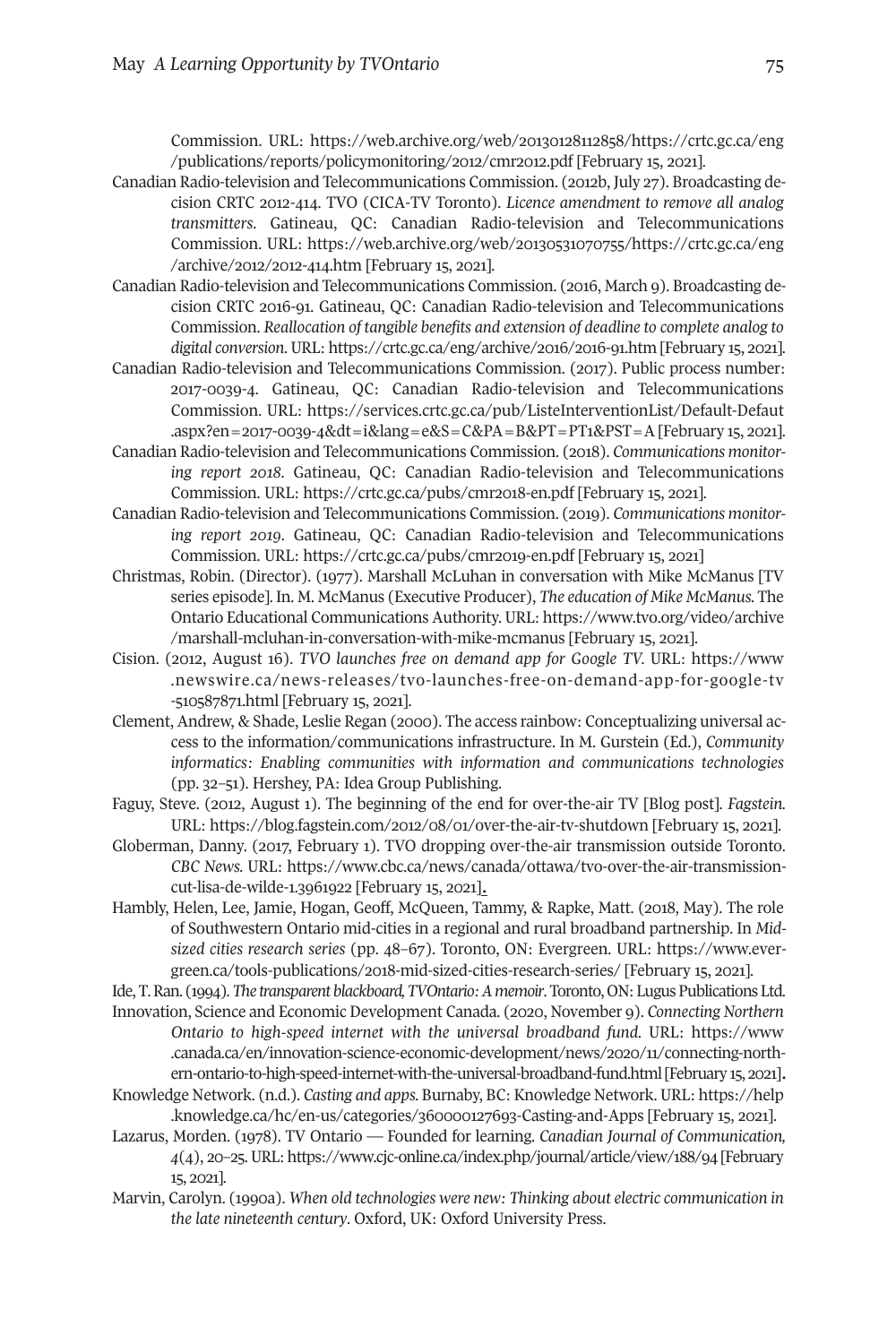- Marvin, Carolyn. (1990b). Book review: *Inventing American broadcasting, 1899–1922* by Susan J. Douglas. *Isis, 81*(3), 611–613. doi[:10.1086/355529](https://doi.org/10.1086/355529) [February 15, 2021]
- Media Technology Monitor. (2020, February 27). *TV distribution: Analysis of the English-language market*. Ottawa, ON: Media Technology Monitor. URL: https://mtm-otm.ca/Reports [February 15, 2021].
- Miles, Matthew B., Huberman, A. Michael, & Saldana, Johnny. (2014). *Qualitative data analysis: A methods sourcebook* (3rd ed.). Thousand Oaks, CA: SAGE Publishing.

Mosco, Vincent. (2004). *The digital sublime: Myth, power, and cyberspace*. Cambridge, MA: MIT Press. Mosco, Vincent. (2017). *Becoming digital: Towards a post-internet society*. Bingley, UK: Emerald Publishing.

- Neal, Alan. (2017, February 1). Ottawa cord-cutters take note as of next summer, you won't be able to get TVO without cable [Radio broadcast]. *CBC Radio.* URL: [https://web](https://web.archive.org/web/20180826184003/http://www.cbc.ca/listen/shows/all-in-a-day/segment/11555515)  [.archive.org/web/20180826184003/http://www.cbc.ca/listen/shows/all-in-a-day](https://web.archive.org/web/20180826184003/http://www.cbc.ca/listen/shows/all-in-a-day/segment/11555515)  [/segment/11555515](https://web.archive.org/web/20180826184003/http://www.cbc.ca/listen/shows/all-in-a-day/segment/11555515) [February 15, 2021].
- Norris, Pippa. (2001). *Digital divide: Civic engagement, information poverty, and the internet worldwide*. Cambridge, UK: Cambridge University Press.
- Nye, David E. (1994). *American technological sublime*. Cambridge, MA: MIT Press.
- Observateur Des Technologies Medias. (2020, February 27). *Services de distribution de télévision: Analyse du marché de langue Française*. Ottawa, ON: Observateur des technologies medias. URL:<https://mtm-otm.ca/Reports>[February 15, 2021].
- Ontario. (1990). *Ontario educational communications authority act*, *R.S.O. 1990, c. O.12.* URL: [https://](https://www.ontario.ca/laws/statute/90o12)  [www.ontario.ca/laws/statute/90o12](https://www.ontario.ca/laws/statute/90o12) [February 15, 2021].
- Ontario. (2020, November 4). *Ontario investing nearly \$1 billion to expand and improve broadband and cellular access.* URL: [https://news.ontario.ca/en/release/59057/ontario-investing](https://news.ontario.ca/en/release/59057/ontario-investing-nearly-1-billion-to-expand-and-improve-broadband-and-cellular-access)  [-nearly-1-billion-to-expand-and-improve-broadband-and-cellular-access](https://news.ontario.ca/en/release/59057/ontario-investing-nearly-1-billion-to-expand-and-improve-broadband-and-cellular-access) [February 15, 2021].
- Ontario Educational Communications Authority. (1976). *The Ontario educational communications authority annual report 1976 L'Office de la télécommunication éducative de l'Ontario rapport annuel 1976.* Toronto, ON: Ontario Educational Communications Authority.
- Ontario Educational Communications Authority. (1977). *The Ontario educational communications authority annual report 1976/77. L'Office de la télécommunication éducative de l'Ontario rapport annuel 1976/77*. Toronto, ON: Ontario Educational Communications Authority.
- Ontario Educational Communications Authority. (1983). *TVOntario annual report 1982–83 rapport annuel*. Toronto, ON: Ontario Educational Communications Authority.
- Ontario Educational Communications Authority. (1984). *TVOntario annual report 1983–84 rapport annuel*. Toronto, ON: Ontario Educational Communications Authority.
- Ontario Educational Communications Authority. (1987). *TVOntario annual report 1986–1987 rapport annuel*. Toronto, ON: Ontario Educational Communications Authority.
- Ontario Educational Communications Authority. (1989*). TVOntario* a*nnual report 1988–1989 rapport annuel*. Toronto, ON: Ontario Educational Communications Authority.
- Ontario Educational Communications Authority. (1990). *TVOntario* a*nnual report rapport annuel 1989–1990.* Toronto, ON: Ontario Educational Communications Authority.
- Ontario Educational Communications Authority. (1992). *TVOntario: Open your eyes*. *TVOntario* a*nnual report 1991–92.* Toronto, ON: Ontario Educational Communications Authority.
- Ontario Educational Communications Authority. (1993). *TVO: Television that matters*. *TVOntario* a*nnual report 1992–1993.* Toronto, ON: Ontario Educational Communications Authority.
- Ontario Educational Communications Authority. (1994). *TVOntario* a*nnual report 93–94*. Toronto, ON: Ontario Educational Communications Authority.
- Ontario Educational Communications Authority. (1999). *TVOntario annual report 98–99.* Toronto, ON: Ontario Educational Communications Authority.
- Ontario Educational Communications Authority. (2007). *Annual report 2006–07 Ontario educational communications authority (TVO & TFO)*. Toronto, ON: Ontario Educational Communications Authority. URL: [https://assets.tvo.org/prod/s3fs-public/media-library/About-TVO/Annual](https://assets.tvo.org/prod/s3fs-public/media-library/About-TVO/Annual-Reports/TVO_AR_06_07_EN.pdf)  [-Reports/TVO\\_AR\\_06\\_07\\_EN.pdf](https://assets.tvo.org/prod/s3fs-public/media-library/About-TVO/Annual-Reports/TVO_AR_06_07_EN.pdf) [February 15, 2021]*.*
- Ontario Educational Communications Authority. (2012). *TVO annual report 2011–2012 Ontario educational communications authority.* Toronto, ON: Ontario Educational Communications